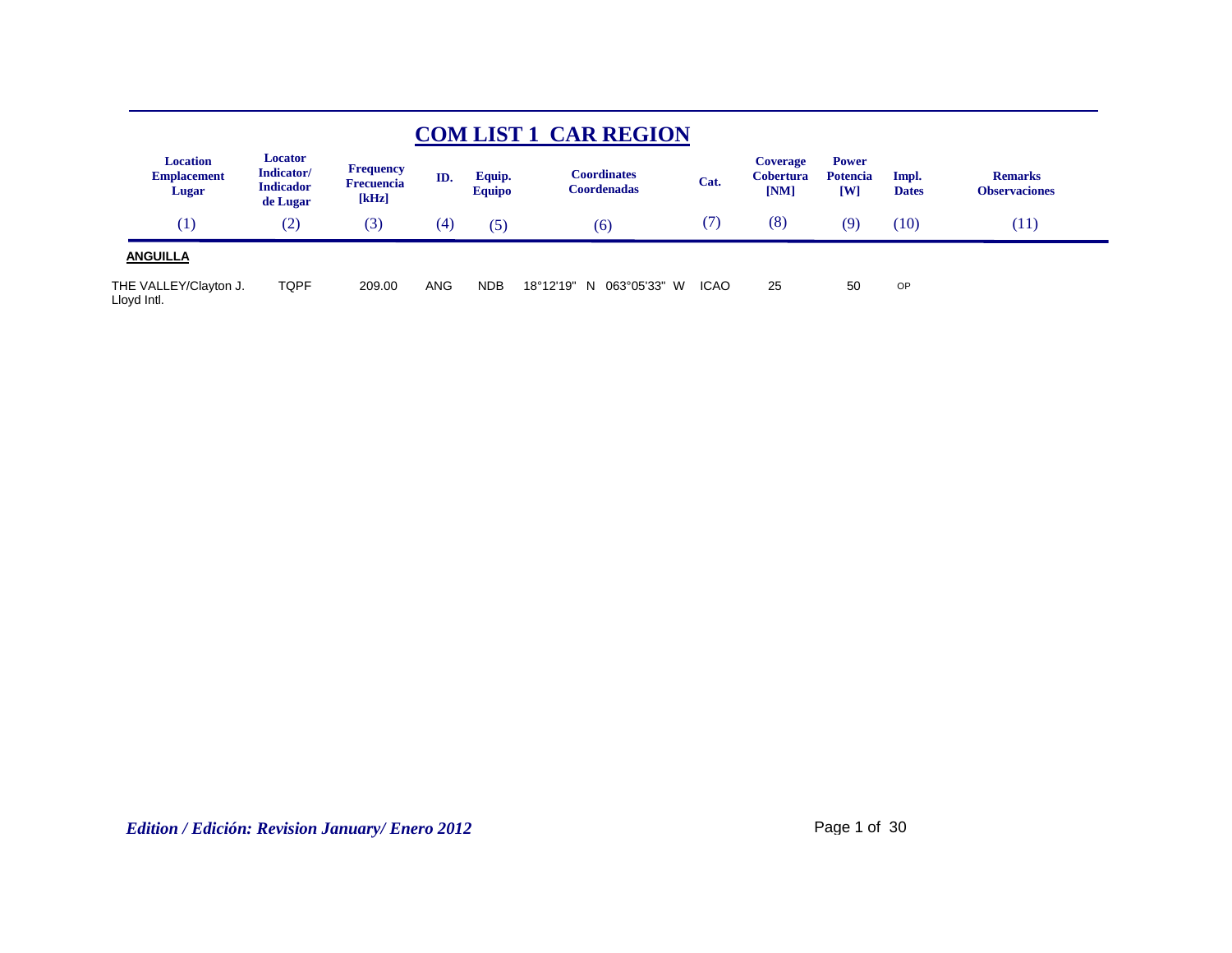|                                                |                                                       |                                                |            |                         | <b>COM LIST 1 CAR REGION</b>             |             |                                      |                                                            |                       |                                        |
|------------------------------------------------|-------------------------------------------------------|------------------------------------------------|------------|-------------------------|------------------------------------------|-------------|--------------------------------------|------------------------------------------------------------|-----------------------|----------------------------------------|
| <b>Location</b><br><b>Emplacement</b><br>Lugar | Locator<br>Indicator/<br><b>Indicador</b><br>de Lugar | <b>Frequency</b><br><b>Frecuencia</b><br>[kHz] | ID.        | Equip.<br><b>Equipo</b> | <b>Coordinates</b><br><b>Coordenadas</b> | Cat.        | Coverage<br><b>Cobertura</b><br>[NM] | <b>Power</b><br><b>Potencia</b><br>$\mathbf{[} \mathbf{W}$ | Impl.<br><b>Dates</b> | <b>Remarks</b><br><b>Observaciones</b> |
| (1)                                            | (2)                                                   | (3)                                            | (4)        | (5)                     | (6)                                      | (7)         | (8)                                  | (9)                                                        | (10)                  | (11)                                   |
| <b>ANTIGUA AND BARBUDA</b>                     |                                                       |                                                |            |                         |                                          |             |                                      |                                                            |                       |                                        |
| SAINT JOHNS/V. C. Bird<br>Intl., Antigua       | <b>TAPA</b>                                           | 351.00                                         | <b>ANU</b> | <b>NDB</b>              | 17°09'25"<br>N 061°47'43" W              | <b>ICAO</b> | 400                                  | 2000                                                       | OP                    |                                        |
|                                                |                                                       | 369.00                                         | <b>ZDX</b> | <b>NDB</b>              | 17°07'32"<br>061°48'41"<br>N.<br>- W     | <b>ICAO</b> | 250                                  | 1200                                                       | OP                    |                                        |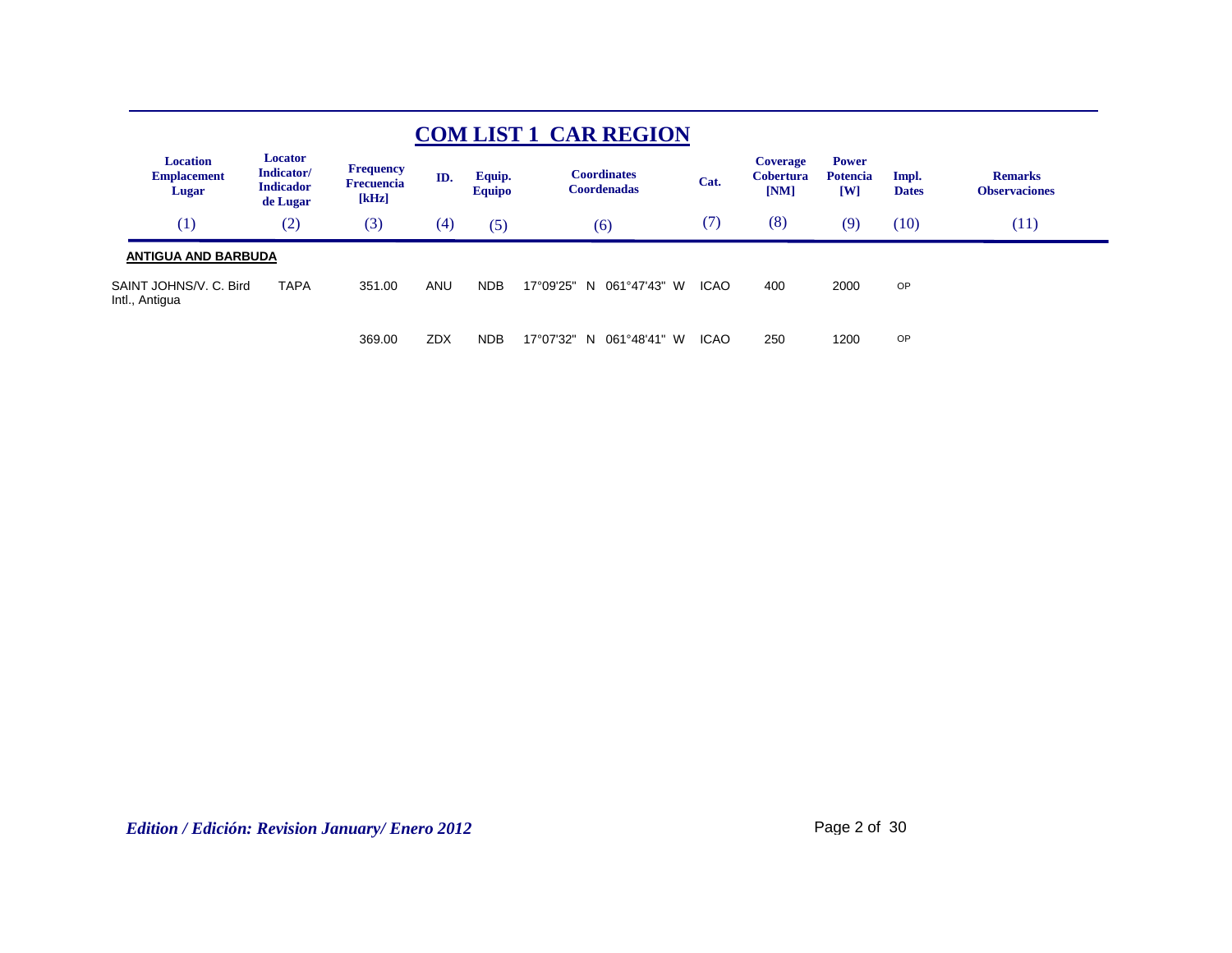| <b>COM LIST 1 CAR REGION</b>                       |                                                       |                                                |            |                         |                                          |             |                                             |                                        |                       |                                        |  |  |
|----------------------------------------------------|-------------------------------------------------------|------------------------------------------------|------------|-------------------------|------------------------------------------|-------------|---------------------------------------------|----------------------------------------|-----------------------|----------------------------------------|--|--|
| <b>Location</b><br><b>Emplacement</b><br>Lugar     | Locator<br>Indicator/<br><b>Indicador</b><br>de Lugar | <b>Frequency</b><br><b>Frecuencia</b><br>[kHz] | ID.        | Equip.<br><b>Equipo</b> | <b>Coordinates</b><br><b>Coordenadas</b> | Cat.        | <b>Coverage</b><br><b>Cobertura</b><br>[NM] | <b>Power</b><br><b>Potencia</b><br>[W] | Impl.<br><b>Dates</b> | <b>Remarks</b><br><b>Observaciones</b> |  |  |
| (1)                                                | (2)                                                   | (3)                                            | (4)        | (5)                     | (6)                                      | (7)         | (8)                                         | (9)                                    | (10)                  | (11)                                   |  |  |
| <b>BAHAMAS</b>                                     |                                                       |                                                |            |                         |                                          |             |                                             |                                        |                       |                                        |  |  |
| <b>COCKBURN TOWN/San</b><br>Salvador Is.           | <b>MYSM</b>                                           | 281.00                                         | ZSJ        | <b>NDB</b>              | 24°03'42" N 074°32'05" W                 | <b>ICAO</b> | 150                                         | 2000                                   | OP                    |                                        |  |  |
| CHUB CAY/ Berry Is.                                | <b>MYBC</b>                                           | 302.00                                         | <b>ZCC</b> | <b>NDB</b>              | 25°25'00" N 077°54'00" W                 | <b>NAT</b>  | 25                                          | 50                                     |                       |                                        |  |  |
| FREEPORT/ Grand<br>Bahama Is.                      | <b>MYGF</b>                                           | 326.00                                         | <b>BHF</b> | <b>NDB</b>              | 26°34'27" N 078°39'49" W                 | <b>ICAO</b> | 50                                          | 400                                    | OP                    | Owned by USA FAA                       |  |  |
| <b>GRAND BAHAMAS/</b><br>Grand Bahama Is.          |                                                       | 209.00                                         | <b>ZFP</b> | <b>NDB</b>              | 26°31'06" N 078°46'28" W                 | <b>ICAO</b> | 50                                          | 100                                    | OP                    |                                        |  |  |
| <b>MATTHEW TOWN/ Great</b><br>Inagua Is.           | <b>MYIG</b>                                           | 376.00                                         | ZIN        | <b>NDB</b>              | 20°57'35" N 073°40'39" W                 | <b>ICAO</b> | 150                                         | 400                                    | OP                    | Owned by USA FAA                       |  |  |
| NASSAU/ Lynden Pindling<br>Int, New Providence Is. | <b>MYNN</b>                                           | 251.00                                         | <b>ZQA</b> | <b>NDB</b>              | 25°02'25" N 077°28'14" W                 | <b>ICAO</b> | 100                                         | 100                                    | OP                    | Owned by USA FAA                       |  |  |
| STELLA MARIS/Long<br>Islands                       | <b>MYLS</b>                                           | 526.00                                         | <b>ZLS</b> | <b>NDB</b>              | 23°34'48" N 075°15'48" W                 | <b>NAT</b>  | 200                                         | 500                                    | OP                    | Owned by the USA FAA                   |  |  |
| <b>WALKER'S CAY/ Andros</b><br>ls.                 | <b>MYAW</b>                                           | 280.00                                         | ZWC        | <b>NDB</b>              | 25°04'59" N 078°01'00" W                 | <b>NAT</b>  | 25                                          | 15                                     |                       |                                        |  |  |
| WEST END/West End,<br>Grand Bahama Is.             | <b>MYGW</b>                                           | 317.00                                         | ZWE        | <b>NDB</b>              | 26°41'00" N 078°59'00" W                 | <b>NAT</b>  | 25                                          | 10                                     |                       |                                        |  |  |

*Edition / Edición: Revision January/ Enero 2012* Page 3 of 30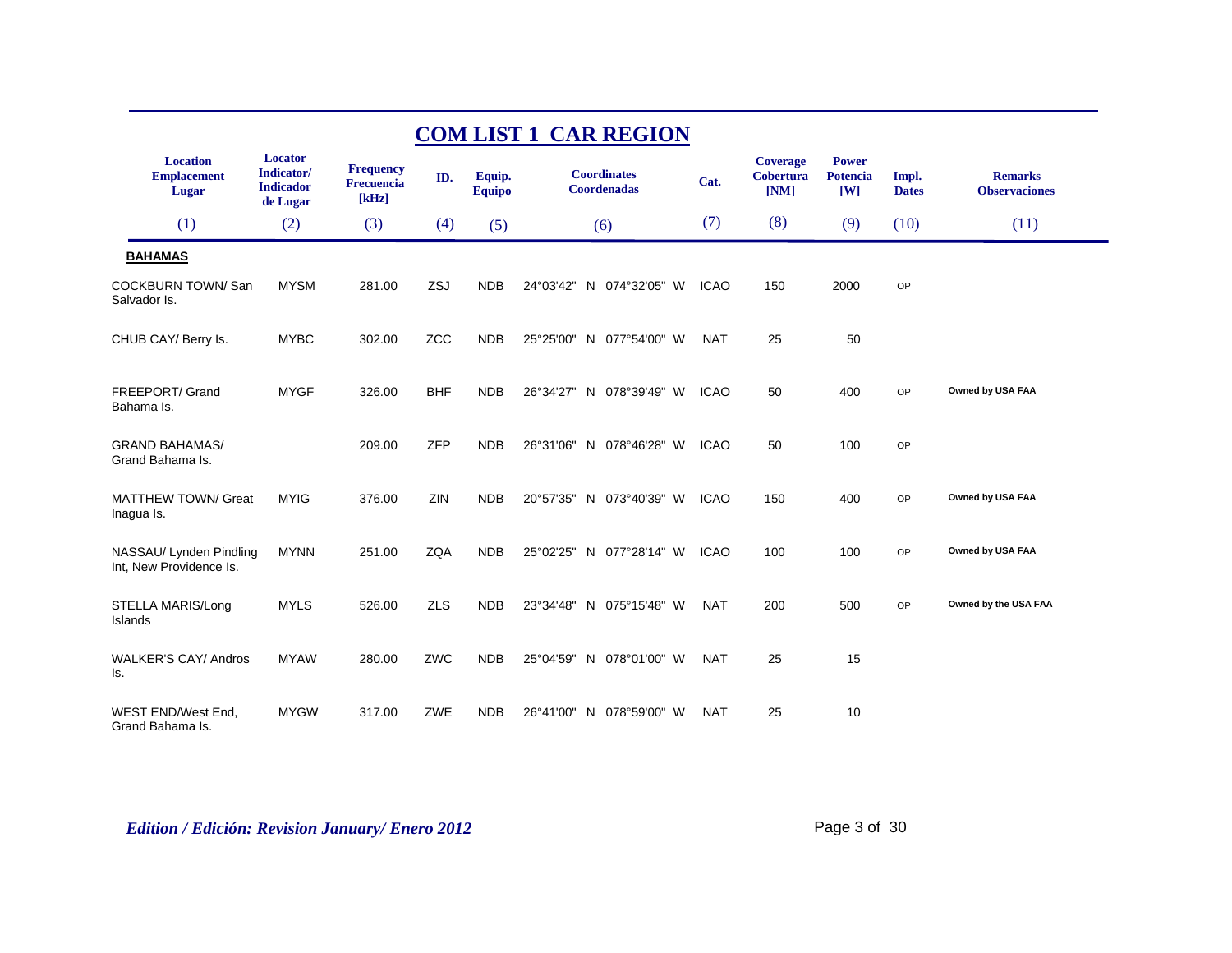|                                                |                                                       |                                                |            |                         | <b>COM LIST 1 CAR REGION</b>       |             |                                             |                                                |                       |                                        |  |
|------------------------------------------------|-------------------------------------------------------|------------------------------------------------|------------|-------------------------|------------------------------------|-------------|---------------------------------------------|------------------------------------------------|-----------------------|----------------------------------------|--|
| <b>Location</b><br><b>Emplacement</b><br>Lugar | Locator<br>Indicator/<br><b>Indicador</b><br>de Lugar | <b>Frequency</b><br><b>Frecuencia</b><br>[kHz] | ID.        | Equip.<br><b>Equipo</b> | Coordinates<br><b>Coordenadas</b>  | Cat.        | <b>Coverage</b><br><b>Cobertura</b><br>[NM] | <b>Power</b><br><b>Potencia</b><br>$[{\rm W}]$ | Impl.<br><b>Dates</b> | <b>Remarks</b><br><b>Observaciones</b> |  |
| (1)                                            | (2)                                                   | (3)                                            | (4)        | (5)                     | (6)                                | (7)         | (8)                                         | (9)                                            | (10)                  | (11)                                   |  |
| <b>BELIZE</b>                                  |                                                       |                                                |            |                         |                                    |             |                                             |                                                |                       |                                        |  |
| BELIZE/Philip S.W.<br>Goldson Intl.            | <b>MZBZ</b>                                           | 392.00                                         | <b>BZE</b> | <b>NDB</b>              | 17°32'00"<br>088°19'00"<br>W<br>-N | <b>ICAO</b> | 50                                          | 100                                            | OP                    |                                        |  |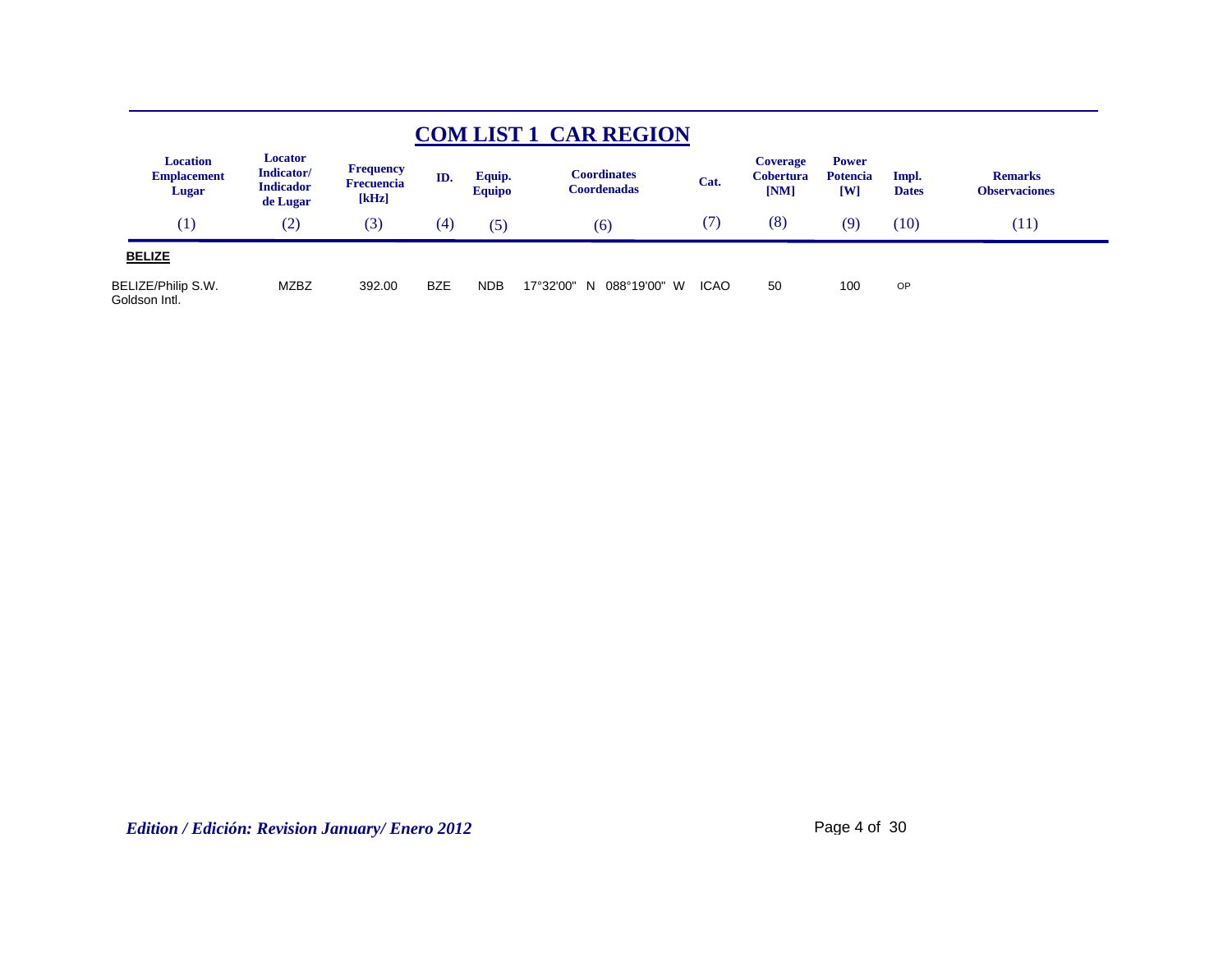|                                                    |                                                       |                                                |                   |                         | <b>COM LIST 1 CAR REGION</b>      |                     |                                             |                                        |                       |                                                   |
|----------------------------------------------------|-------------------------------------------------------|------------------------------------------------|-------------------|-------------------------|-----------------------------------|---------------------|---------------------------------------------|----------------------------------------|-----------------------|---------------------------------------------------|
| <b>Location</b><br><b>Emplacement</b><br>Lugar     | Locator<br>Indicator/<br><b>Indicador</b><br>de Lugar | <b>Frequency</b><br><b>Frecuencia</b><br>[kHz] | ID.               | Equip.<br><b>Equipo</b> | <b>Coordinates</b><br>Coordenadas | Cat.                | <b>Coverage</b><br><b>Cobertura</b><br>[NM] | <b>Power</b><br><b>Potencia</b><br>[W] | Impl.<br><b>Dates</b> | <b>Remarks</b><br><b>Observaciones</b>            |
| (1)                                                | (2)                                                   | (3)                                            | $\left( 4\right)$ | (5)                     | (6)                               | $\langle I \rangle$ | (8)                                         | (9)                                    | (10)                  | (11)                                              |
| <b>BRITISH VIRGIN IS.</b>                          |                                                       |                                                |                   |                         |                                   |                     |                                             |                                        |                       |                                                   |
| BEEF ISLAND/ Terrence<br>B. Lettsome Airport Intl. | <b>TUBJ</b>                                           | 360.00                                         | <b>BFI</b>        | <b>NDB</b>              | 064°32'31" W<br>18°26'37"<br>N.   | <b>ICAO</b>         | 25                                          | 50                                     | OP                    | ATIS SERVICE PROVIDED IN THIS<br><b>FREQUENCY</b> |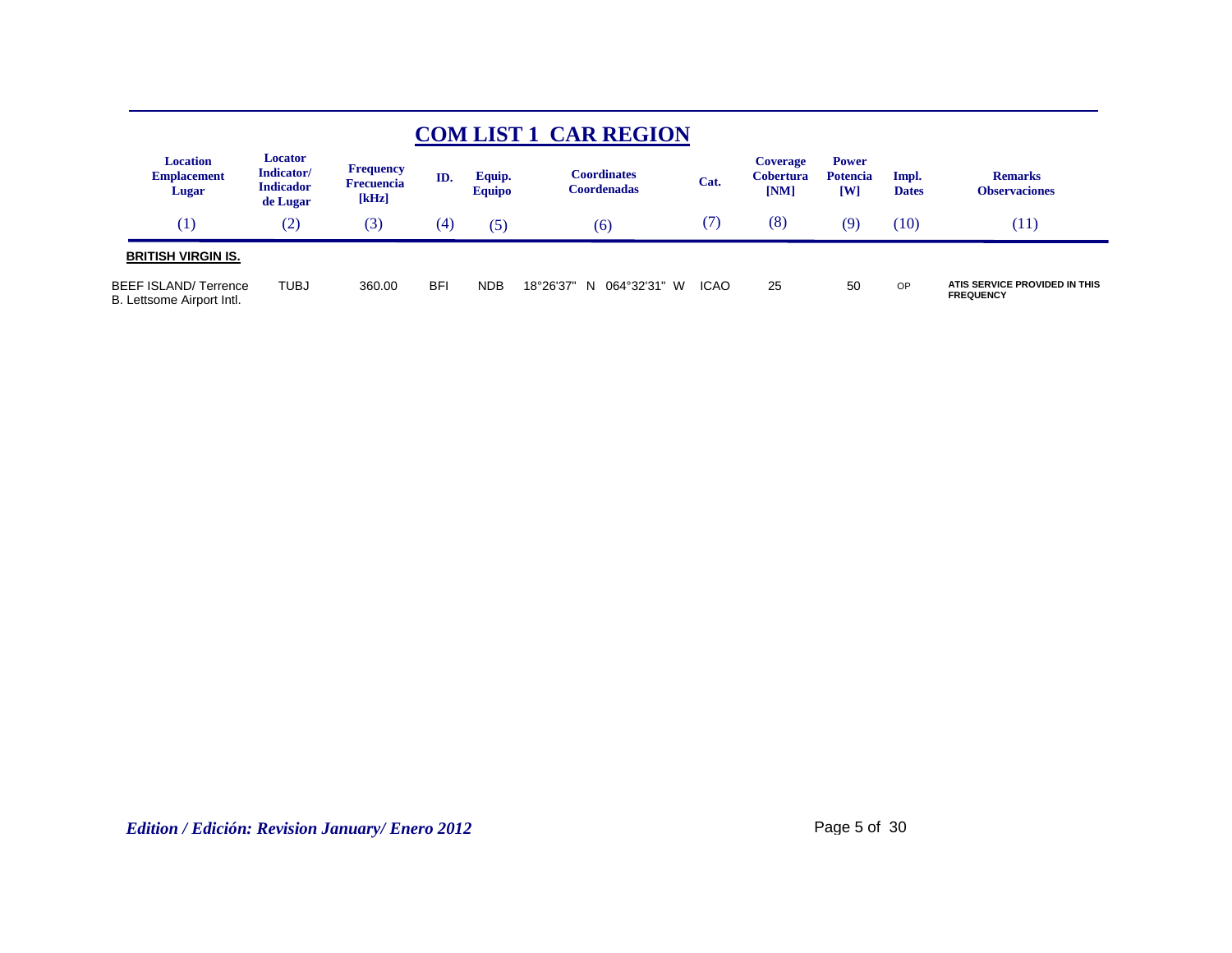|                                                       |                                                              |                                                |            |                         | <b>COM LIST 1 CAR REGION</b>             |             |                                             |                                                   |                       |                                        |
|-------------------------------------------------------|--------------------------------------------------------------|------------------------------------------------|------------|-------------------------|------------------------------------------|-------------|---------------------------------------------|---------------------------------------------------|-----------------------|----------------------------------------|
| <b>Location</b><br><b>Emplacement</b><br><b>Lugar</b> | <b>Locator</b><br>Indicator/<br><b>Indicador</b><br>de Lugar | <b>Frequency</b><br><b>Frecuencia</b><br>[kHz] | ID.        | Equip.<br><b>Equipo</b> | <b>Coordinates</b><br><b>Coordenadas</b> | Cat.        | <b>Coverage</b><br><b>Cobertura</b><br>[NM] | <b>Power</b><br><b>Potencia</b><br>$\mathbf{[W]}$ | Impl.<br><b>Dates</b> | <b>Remarks</b><br><b>Observaciones</b> |
| (1)                                                   | (2)                                                          | (3)                                            | (4)        | (5)                     | (6)                                      | (7)         | (8)                                         | (9)                                               | (10)                  | (11)                                   |
| <b>CAYMAN ISLANDS</b>                                 |                                                              |                                                |            |                         |                                          |             |                                             |                                                   |                       |                                        |
| <b>CAYMAN BRAC/Gerrard</b><br>Smith Intl.             | <b>MWCB</b>                                                  | 415.00                                         | <b>CBC</b> | <b>NDB</b>              | 19°41'14"<br>079°51'14" W<br>N.          | <b>ICAO</b> | 200                                         | 1000                                              | OP                    |                                        |
| GEORGETOWN/Owen<br>Roberts Intl.                      | <b>MWCR</b>                                                  | 344.00                                         | ZIY        | <b>NDB</b>              | 19°17'05"<br>081°23'05"<br>W<br>N.       | <b>ICAO</b> | 350                                         | 1000                                              | OP                    |                                        |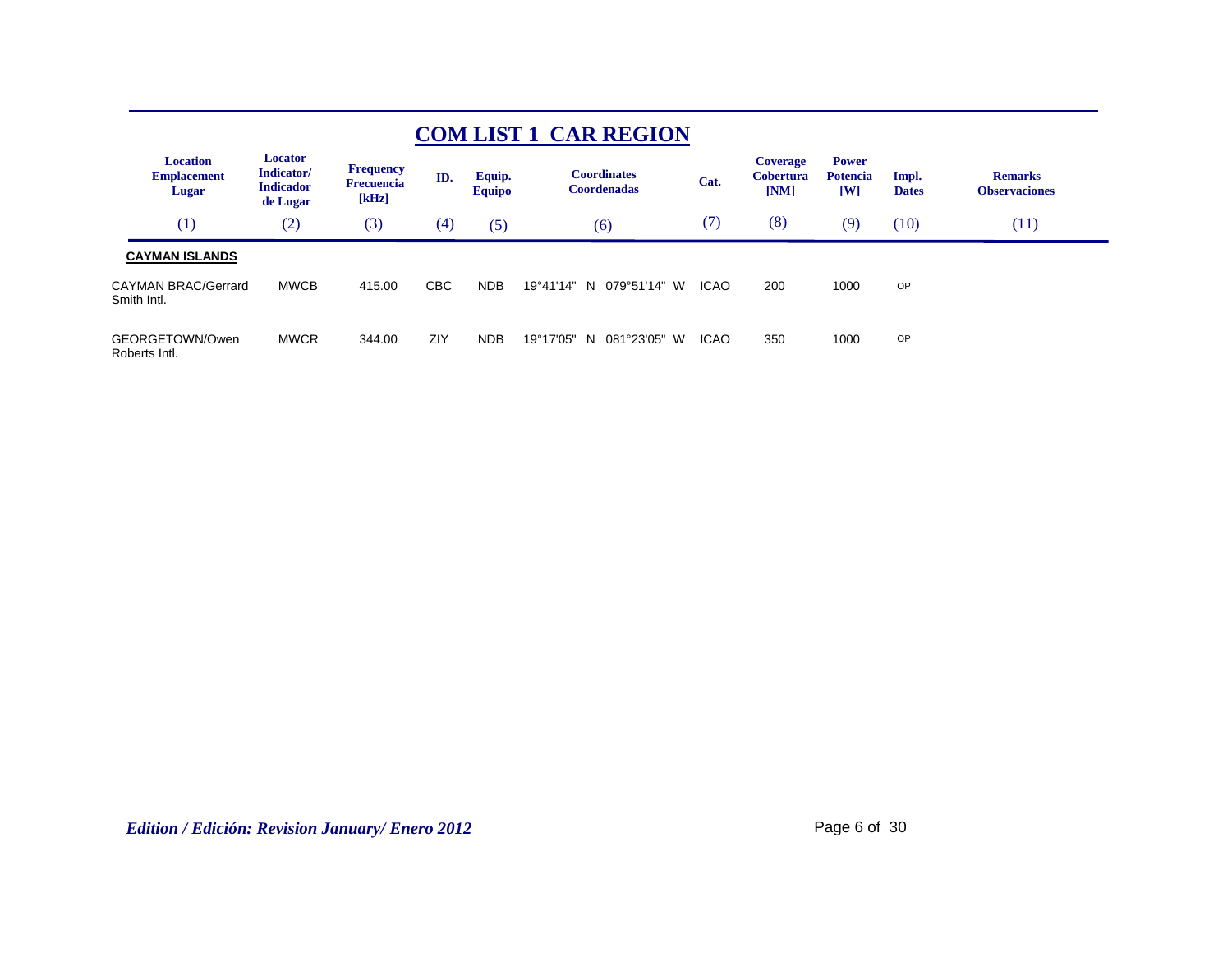|                                                |                                                       |                                                |     |                         | <b>COM LIST 1 CAR REGION</b>      |             |                                      |                                        |                       |                                        |
|------------------------------------------------|-------------------------------------------------------|------------------------------------------------|-----|-------------------------|-----------------------------------|-------------|--------------------------------------|----------------------------------------|-----------------------|----------------------------------------|
| <b>Location</b><br><b>Emplacement</b><br>Lugar | Locator<br>Indicator/<br><b>Indicador</b><br>de Lugar | <b>Frequency</b><br><b>Frecuencia</b><br>[kHz] | ID. | Equip.<br><b>Equipo</b> | <b>Coordinates</b><br>Coordenadas | Cat.        | <b>Coverage</b><br>Cobertura<br>[NM] | <b>Power</b><br><b>Potencia</b><br>[W] | Impl.<br><b>Dates</b> | <b>Remarks</b><br><b>Observaciones</b> |
| $\left( 1\right)$                              | $\left( 2\right)$                                     | (3)                                            | (4) | (5)                     | (6)                               | U)          | (8)                                  | (9)                                    | (10)                  | (11)                                   |
| <b>COSTA RICA</b>                              |                                                       |                                                |     |                         |                                   |             |                                      |                                        |                       |                                        |
| COTO <sub>47</sub>                             | <b>MRCC</b>                                           | 201.00                                         | COT | <b>NDB</b>              | 08°36'12"<br>082°58'06" W<br>N    | <b>ICAO</b> | 100                                  | 850                                    | OP                    |                                        |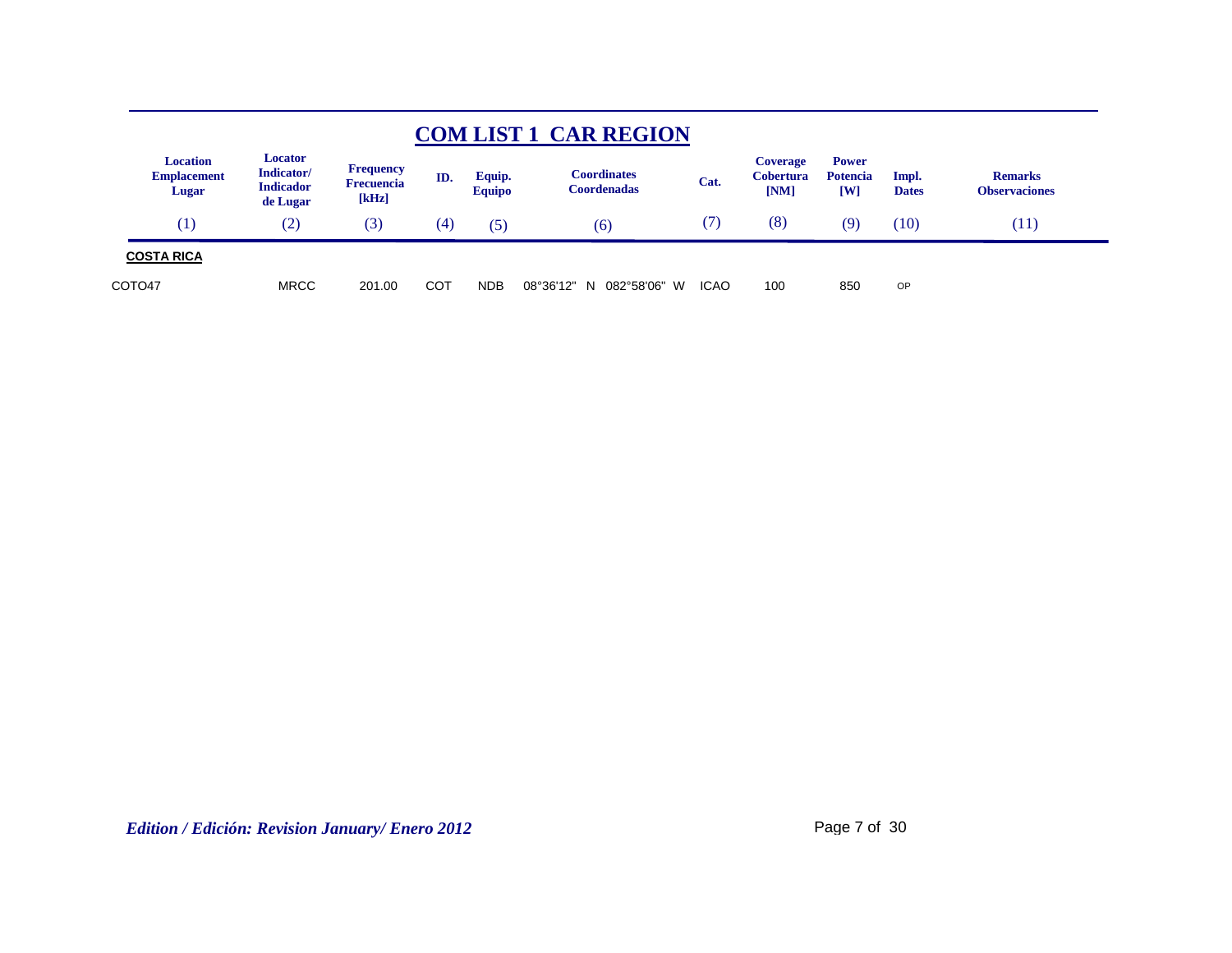| <b>COM LIST 1 CAR REGION</b>                   |                                                       |                                                |            |                         |                                          |             |                                             |                                            |                       |                                        |  |  |
|------------------------------------------------|-------------------------------------------------------|------------------------------------------------|------------|-------------------------|------------------------------------------|-------------|---------------------------------------------|--------------------------------------------|-----------------------|----------------------------------------|--|--|
| <b>Location</b><br><b>Emplacement</b><br>Lugar | Locator<br>Indicator/<br><b>Indicador</b><br>de Lugar | <b>Frequency</b><br><b>Frecuencia</b><br>[kHz] | ID.        | Equip.<br><b>Equipo</b> | <b>Coordinates</b><br><b>Coordenadas</b> | Cat.        | <b>Coverage</b><br><b>Cobertura</b><br>[NM] | <b>Power</b><br>Potencia<br>$\mathbf{[W]}$ | Impl.<br><b>Dates</b> | <b>Remarks</b><br><b>Observaciones</b> |  |  |
| (1)                                            | (2)                                                   | (3)                                            | (4)        | (5)                     | (6)                                      | (7)         | (8)                                         | (9)                                        | (10)                  | (11)                                   |  |  |
| <b>CUBA</b>                                    |                                                       |                                                |            |                         |                                          |             |                                             |                                            |                       |                                        |  |  |
| <b>BARACOA/ Gustavo Rizo</b>                   | <b>MUBA</b>                                           | 278.00                                         | <b>UBA</b> | <b>NDB</b>              | 20°22'10" N 074°31'22" W                 | <b>NAT</b>  | 50                                          | 100                                        | OP                    |                                        |  |  |
| BAYAMO/Carlos M. de<br>Cespedes                | <b>MUBY</b>                                           | 268.00                                         | <b>UBY</b> | <b>NDB</b>              | 20°23'38" N 076°37'09" W                 | <b>NAT</b>  | 50                                          | 100                                        | OP                    |                                        |  |  |
| CAMAGUEY/I. Agramonte<br>Intl.                 | <b>MUCM</b>                                           | 370.00                                         | <b>UCM</b> | <b>NDB</b>              | 21°23'25" N 077°55'45" W                 | <b>NAT</b>  | 70                                          | 250                                        | OP                    |                                        |  |  |
|                                                |                                                       | 402.00                                         | C          | L                       | 21°24'49" N 077°51'57" W                 | <b>NAT</b>  | 25                                          | 80                                         | OP                    |                                        |  |  |
| CAYABO                                         | <b>MUCY</b>                                           | 380.00                                         | <b>UCY</b> | <b>NDB</b>              | 22°51'29" N 082°51'10" W                 | <b>ICAO</b> | 100                                         | 250                                        | OP                    |                                        |  |  |
| CAYO COCO/Jardines del<br>Rey                  | <b>MUCC</b>                                           | 382.00                                         | <b>UCC</b> | <b>NDB</b>              | 22°28'04" N 078°18'25" W                 | <b>NAT</b>  | 30                                          | 80                                         | OP                    |                                        |  |  |
| CAYO LARGO DEL<br>SUR/V. Acuña Intl.           | <b>MUCL</b>                                           | 230.00                                         | <b>UCL</b> | <b>NDB</b>              | 21°36'15" N 081°31'45" W                 | <b>ICAO</b> | 170                                         | 350                                        | OP                    |                                        |  |  |
| CAYO LAS BRUJAS/Las<br>Brujas                  | <b>MUBR</b>                                           | 315.00                                         | <b>UBR</b> | L                       | 22°37'12" N 079°08'42" W                 | <b>NAT</b>  | 30                                          | 80                                         | OP                    |                                        |  |  |
| CIEGO DE AVILA/Máximo<br>Gómez                 | <b>MUCA</b>                                           | 360.00                                         | <b>UCV</b> | <b>NDB</b>              | 22°00'58"<br>N 078°48'49" W              | <b>ICAO</b> | 60                                          | 125                                        | OP                    |                                        |  |  |

*Edition / Edición: Revision January/ Enero 2012* Page 8 of 30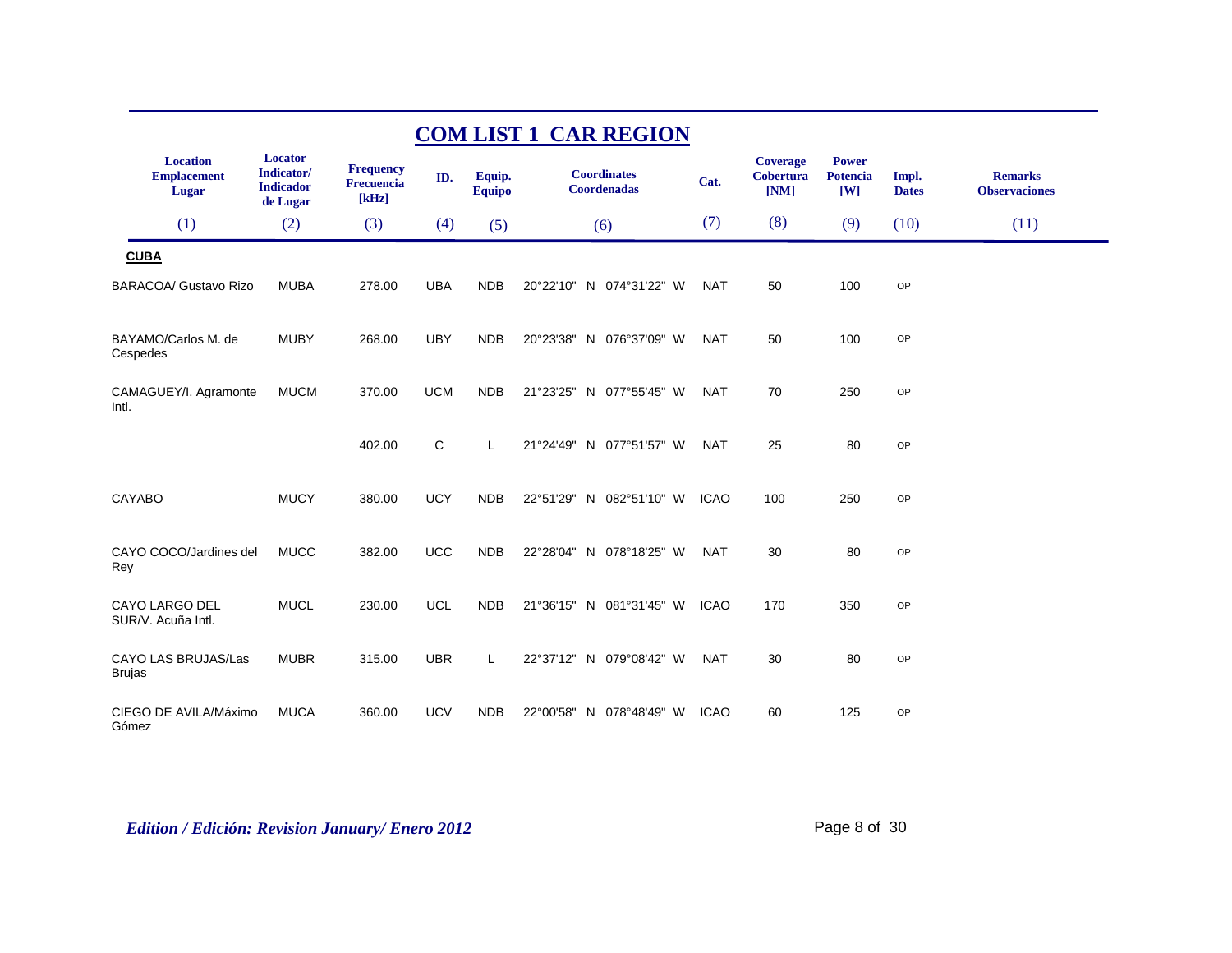|                                                | <b>COM LIST 1 CAR REGION</b>                          |                                                |            |                         |                                          |             |                                             |                                                            |                       |                                        |  |  |
|------------------------------------------------|-------------------------------------------------------|------------------------------------------------|------------|-------------------------|------------------------------------------|-------------|---------------------------------------------|------------------------------------------------------------|-----------------------|----------------------------------------|--|--|
| <b>Location</b><br><b>Emplacement</b><br>Lugar | Locator<br>Indicator/<br><b>Indicador</b><br>de Lugar | <b>Frequency</b><br><b>Frecuencia</b><br>[kHz] | ID.        | Equip.<br><b>Equipo</b> | <b>Coordinates</b><br><b>Coordenadas</b> | Cat.        | <b>Coverage</b><br><b>Cobertura</b><br>[NM] | <b>Power</b><br><b>Potencia</b><br>$\mathbf{[} \mathbf{W}$ | Impl.<br><b>Dates</b> | <b>Remarks</b><br><b>Observaciones</b> |  |  |
| (1)                                            | (2)                                                   | (3)                                            | (4)        | (5)                     | (6)                                      | (7)         | (8)                                         | (9)                                                        | (10)                  | (11)                                   |  |  |
| <b>CUBA</b>                                    |                                                       |                                                |            |                         |                                          |             |                                             |                                                            |                       |                                        |  |  |
| CIENFUEGOS/Jaime<br>Gonzalez                   | <b>MUCF</b>                                           | 212.00                                         | <b>UCF</b> | <b>NDB</b>              | 22°06'50" N 080°25'31" W                 | <b>NAT</b>  | 70                                          | 150                                                        | OP                    |                                        |  |  |
| GUANTÁNAMO/Mariana<br>Grajales                 | <b>MUGT</b>                                           | 300.00                                         | <b>UGT</b> | <b>NDB</b>              | 20°04'44" N 075°09'30" W                 | <b>NAT</b>  | 50                                          | 100                                                        | OP                    |                                        |  |  |
| HABANA/José Martí Intl.                        | <b>MUHA</b>                                           | 339.00                                         | Α          | L                       | 22°58'26" N 082°25'56" W                 | <b>NAT</b>  | 70                                          | 150                                                        | OP                    |                                        |  |  |
| HABANA/Playa Baracoa                           | <b>MUPB</b>                                           | 250.00                                         | <b>UPB</b> | <b>NDB</b>              | 23°01'23" N 082°34'51" W                 | <b>NAT</b>  | 25                                          | 80                                                         | OP                    |                                        |  |  |
| <b>HOLGUIN/Frank País Intl.</b>                | <b>MUHG</b>                                           | 220.00                                         | HG         | L                       | 20°46'14" N 076°19'55" W                 | <b>ICAO</b> | 25                                          | 80                                                         | OP                    |                                        |  |  |
|                                                |                                                       | 353.00                                         | <b>UHG</b> | <b>NDB</b>              | 20°43'50" N 076°22'35" W                 | <b>ICAO</b> | 100                                         | 250                                                        | OP                    |                                        |  |  |
| <b>LAS TUNAS/ Hermanos</b><br>Ameijeiras       | <b>MUVT</b>                                           | 296.00                                         | <b>UVT</b> | <b>NDB</b>              | 20°59'19" N 076°56'17" W                 | <b>NAT</b>  | 50                                          | 120                                                        | OP                    |                                        |  |  |
| MANZANILLO/Sierra<br>Maestra                   | <b>MUMZ</b>                                           | 244.00                                         | <b>USM</b> | <b>NDB</b>              | 20°16'57" N 070°06'37" W                 | <b>NAT</b>  | 50                                          | 100                                                        | OP                    |                                        |  |  |
| <b>MOA/Orestes Acosta</b>                      | <b>MUMO</b>                                           | 212.00                                         | <b>UMO</b> | <b>NDB</b>              | 20°38'56" N 074°55'49" W                 | <b>ICAO</b> | 50                                          | 120                                                        | OP                    |                                        |  |  |

*Edition / Edición: Revision January/ Enero 2012* Page 9 of 30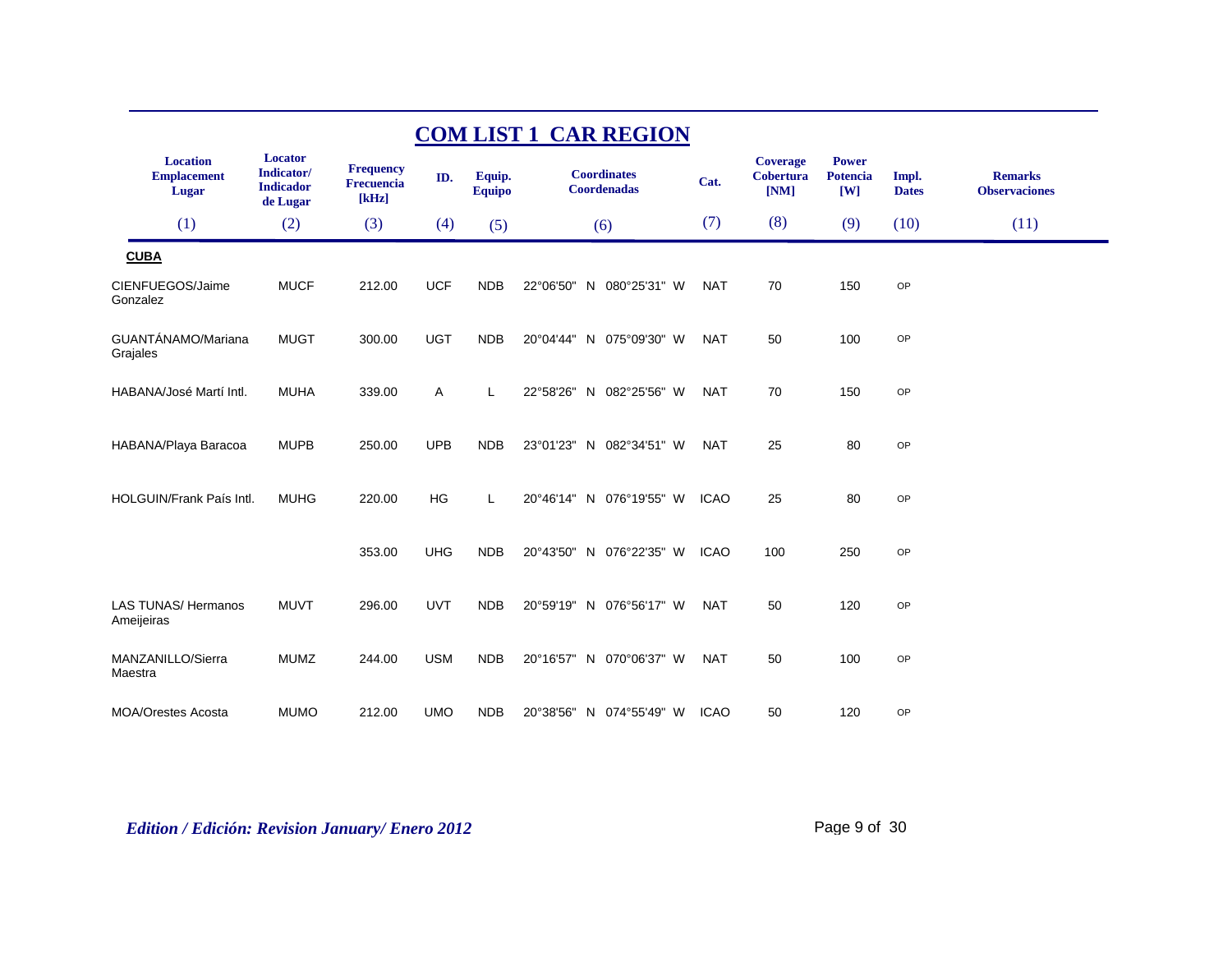| <b>COM LIST 1 CAR REGION</b>                   |                                                               |                                                |            |                         |                                          |             |                                             |                                 |                       |                                          |  |  |  |
|------------------------------------------------|---------------------------------------------------------------|------------------------------------------------|------------|-------------------------|------------------------------------------|-------------|---------------------------------------------|---------------------------------|-----------------------|------------------------------------------|--|--|--|
| <b>Location</b><br><b>Emplacement</b><br>Lugar | Locator<br><b>Indicator</b> /<br><b>Indicador</b><br>de Lugar | <b>Frequency</b><br><b>Frecuencia</b><br>[kHz] | ID.        | Equip.<br><b>Equipo</b> | <b>Coordinates</b><br><b>Coordenadas</b> | Cat.        | <b>Coverage</b><br><b>Cobertura</b><br>[NM] | <b>Power</b><br>Potencia<br>[W] | Impl.<br><b>Dates</b> | <b>Remarks</b><br><b>Observaciones</b>   |  |  |  |
| (1)                                            | (2)                                                           | (3)                                            | (4)        | (5)                     | (6)                                      | (7)         | (8)                                         | (9)                             | (10)                  | (11)                                     |  |  |  |
| <b>CUBA</b>                                    |                                                               |                                                |            |                         |                                          |             |                                             |                                 |                       |                                          |  |  |  |
| <b>NUEVA GERONA/Rafael</b><br>Cabrera          | <b>MUNG</b>                                                   | 278.00                                         | D          | L                       | 21°49'18"<br>N 082°47'58" W              | <b>NAT</b>  | 25                                          | 80                              | OP                    |                                          |  |  |  |
|                                                |                                                               | 412.00                                         | <b>UNG</b> | <b>NDB</b>              | 21°45'21" N 082°52'41" W                 | <b>ICAO</b> | 135                                         | 300                             | OP                    |                                          |  |  |  |
| <b>SANTA CLARA/Abel</b><br>Santamaria          | <b>MUSC</b>                                                   | 240.00                                         | <b>USC</b> | <b>NDB</b>              | 22°28'51" N 079°59'36" W                 | <b>NAT</b>  | 30                                          | 80                              | OP                    |                                          |  |  |  |
|                                                |                                                               | 287.00                                         | U          | Г                       | 22°29'13"<br>N 079°57'80" W              | <b>NAT</b>  | 25                                          | 50                              | OP                    |                                          |  |  |  |
| SANTIAGO DE CUBA/A.<br>Maceo Intl.             | <b>MUCU</b>                                                   | 339.00                                         | UCU        | <b>NDB</b>              | 19°58'22"<br>N 075°49'15" W              | <b>ICAO</b> | 70                                          | 150                             | OP                    |                                          |  |  |  |
| <b>SCARABEO 9</b>                              |                                                               | 355.00                                         | <b>UPF</b> | <b>NDB</b>              | 23°22'23" N 082°29'34" W                 | <b>NAT</b>  | 60                                          | 125                             | <b>OP</b>             | Oil platform/ Model NAUTEL<br>ICOM VR125 |  |  |  |
| <b>TRINIDAD/ Alberto</b><br>Delgado            | <b>MUTD</b>                                                   | 300.00                                         | <b>UTD</b> | <b>NDB</b>              | 21°47'26"<br>N 079°59'28" W              | <b>NAT</b>  | 25                                          | 50                              | OP                    |                                          |  |  |  |
| VARADERO/Juan G.<br>Gómez Intl.                | <b>MUVR</b>                                                   | 420.00                                         | $\vee$     | Г                       | 23°01'12"<br>N 081°27'29" W              | <b>NAT</b>  | 25                                          | 50                              | OP                    |                                          |  |  |  |
| ZARAGO                                         | <b>MUZG</b>                                                   | 283.00                                         | <b>UZG</b> | <b>NDB</b>              | 22°56'06" N 082°02'19" W                 | <b>ICAO</b> | 50                                          | 120                             | OP                    |                                          |  |  |  |

*Edition / Edición: Revision January/ Enero 2012* Page 10 of 30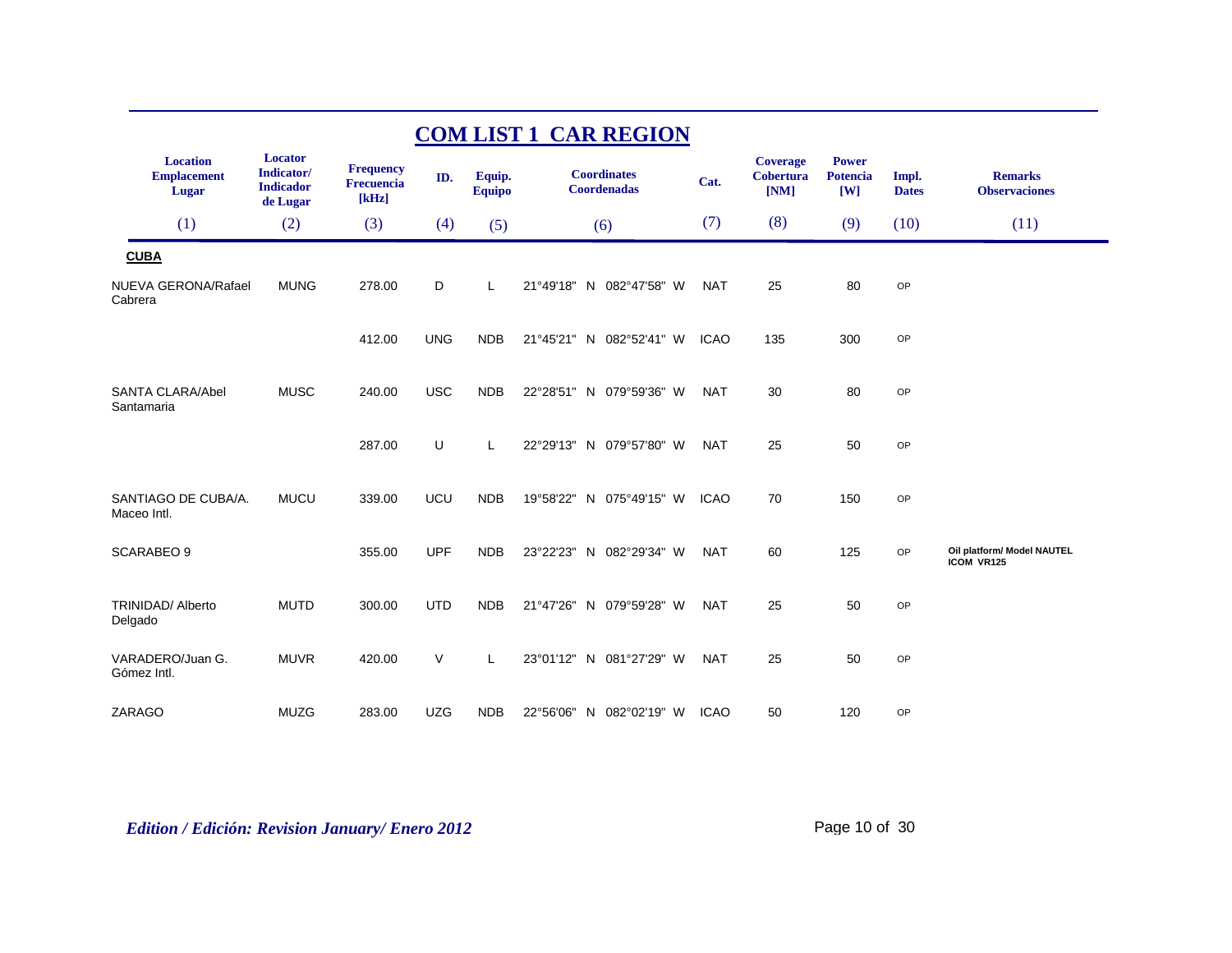|                                                |                                                       |                                         |     |                         | <b>COM LIST 1 CAR REGION</b>             |             |                                             |                                        |                       |                                        |
|------------------------------------------------|-------------------------------------------------------|-----------------------------------------|-----|-------------------------|------------------------------------------|-------------|---------------------------------------------|----------------------------------------|-----------------------|----------------------------------------|
| <b>Location</b><br><b>Emplacement</b><br>Lugar | Locator<br>Indicator/<br><b>Indicador</b><br>de Lugar | Frequency<br><b>Frecuencia</b><br>[kHz] | ID. | Equip.<br><b>Equipo</b> | <b>Coordinates</b><br><b>Coordenadas</b> | Cat.        | <b>Coverage</b><br><b>Cobertura</b><br>[NM] | <b>Power</b><br><b>Potencia</b><br>[W] | Impl.<br><b>Dates</b> | <b>Remarks</b><br><b>Observaciones</b> |
| (1)                                            | (2)                                                   | (3)                                     | (4) | (5)                     | (6)                                      | (7)         | (8)                                         | (9)                                    | (10)                  | (11)                                   |
| <b>CURACAO</b>                                 |                                                       |                                         |     |                         |                                          |             |                                             |                                        |                       |                                        |
| WILLEMSTAD/Hato Intl.,<br>Curacao I.           | <b>TNCC</b>                                           | 343.00                                  | PJG | <b>NDB</b>              | 12°13'00"<br>N 069°04'00" W              | <b>ICAO</b> | 255                                         | 1200                                   | <b>OP</b>             |                                        |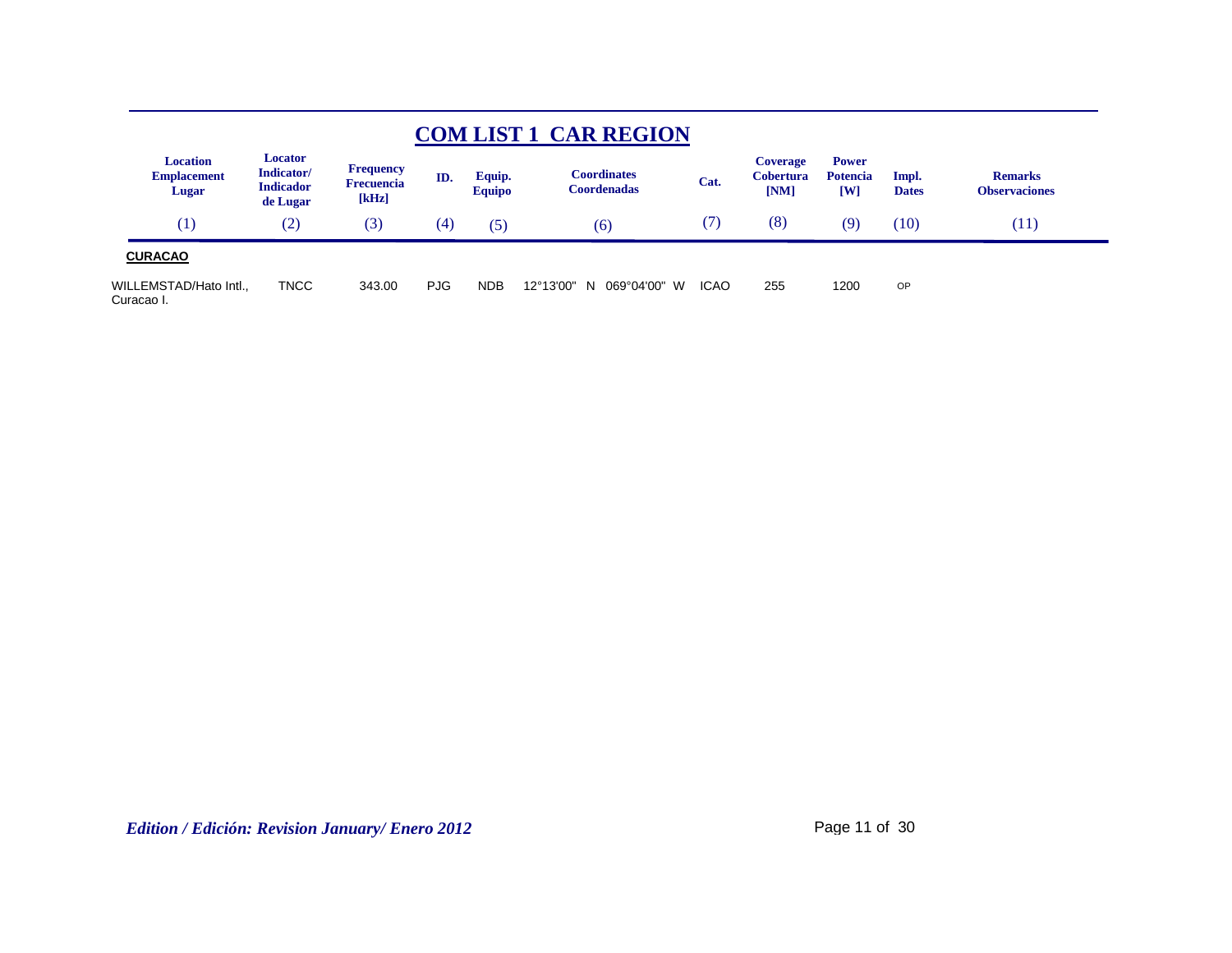|                                                |                                                       |                                                |            |                         | <b>COM LIST 1 CAR REGION</b>             |            |                                             |                                                   |                       |                                        |  |
|------------------------------------------------|-------------------------------------------------------|------------------------------------------------|------------|-------------------------|------------------------------------------|------------|---------------------------------------------|---------------------------------------------------|-----------------------|----------------------------------------|--|
| <b>Location</b><br><b>Emplacement</b><br>Lugar | Locator<br>Indicator/<br><b>Indicador</b><br>de Lugar | <b>Frequency</b><br><b>Frecuencia</b><br>[kHz] | ID.        | Equip.<br><b>Equipo</b> | <b>Coordinates</b><br><b>Coordenadas</b> | Cat.       | <b>Coverage</b><br><b>Cobertura</b><br>[NM] | <b>Power</b><br><b>Potencia</b><br>$\mathbf{[W]}$ | Impl.<br><b>Dates</b> | <b>Remarks</b><br><b>Observaciones</b> |  |
| (1)                                            | (2)                                                   | (3)                                            | (4)        | (5)                     | (6)                                      | (7)        | (8)                                         | (9)                                               | (10)                  | (11)                                   |  |
| <b>DOMINICA</b>                                |                                                       |                                                |            |                         |                                          |            |                                             |                                                   |                       |                                        |  |
| MARIGOT/Melville Hall Intl.                    | <b>TDPD</b>                                           | 273.00                                         | <b>DOM</b> | NDB                     | 15°33'03"<br>061°17'44" W<br>N           | <b>NAT</b> | 25                                          | 100                                               | OP                    |                                        |  |
|                                                |                                                       |                                                |            |                         |                                          |            |                                             |                                                   |                       |                                        |  |
| ROSEAU/Canefield Intl.                         | <b>TDPR</b>                                           | 260.00                                         | <b>DCF</b> | NDB                     | 15°23'40"<br>061°24'20" W<br>N.          | <b>NAT</b> |                                             | 50                                                | OP                    |                                        |  |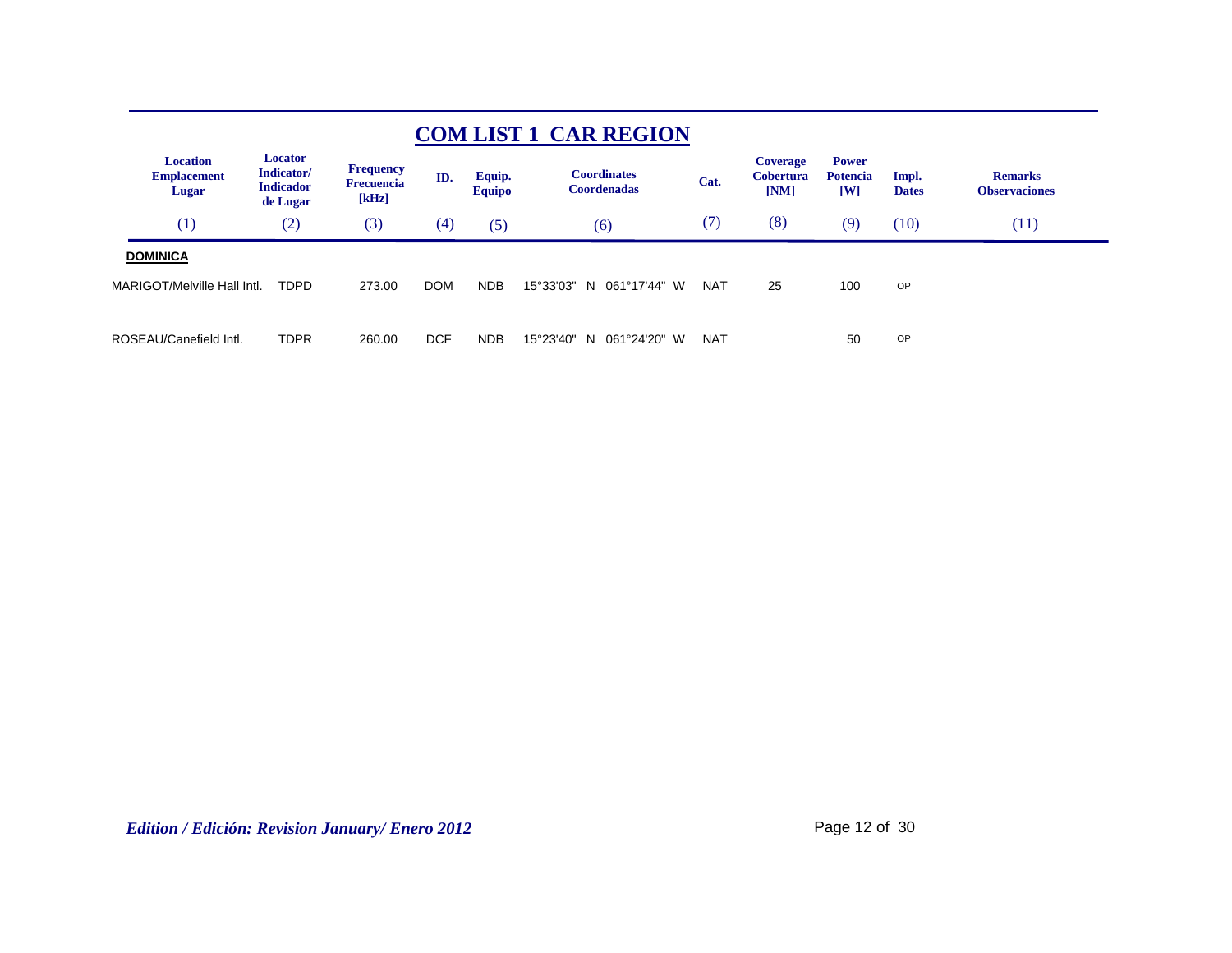| <b>COM LIST 1 CAR REGION</b>                   |                                                       |                                                |            |                         |                                          |             |                                             |                                                   |                       |                                        |  |  |  |
|------------------------------------------------|-------------------------------------------------------|------------------------------------------------|------------|-------------------------|------------------------------------------|-------------|---------------------------------------------|---------------------------------------------------|-----------------------|----------------------------------------|--|--|--|
| <b>Location</b><br><b>Emplacement</b><br>Lugar | Locator<br>Indicator/<br><b>Indicador</b><br>de Lugar | <b>Frequency</b><br><b>Frecuencia</b><br>[kHz] | ID.        | Equip.<br><b>Equipo</b> | <b>Coordinates</b><br><b>Coordenadas</b> | Cat.        | <b>Coverage</b><br><b>Cobertura</b><br>[NM] | <b>Power</b><br><b>Potencia</b><br>$\mathbf{[W]}$ | Impl.<br><b>Dates</b> | <b>Remarks</b><br><b>Observaciones</b> |  |  |  |
| (1)                                            | (2)                                                   | (3)                                            | (4)        | (5)                     | (6)                                      | (7)         | (8)                                         | (9)                                               | (10)                  | (11)                                   |  |  |  |
| <b>DOMINICAN REPUBLIC</b>                      |                                                       |                                                |            |                         |                                          |             |                                             |                                                   |                       |                                        |  |  |  |
| <b>BARAHONA/María Montes</b><br>Intl.          | MDBH                                                  | 300.00                                         | <b>BHN</b> | <b>NDB</b>              | 069°58'49"<br>18°34'53"<br>N.<br>W       | <b>ICAO</b> | 50                                          | 100                                               | OP                    |                                        |  |  |  |
| PUERTO PLATA/G.<br>Luperón Intl.               | <b>MDPP</b>                                           | 450.00                                         | <b>PPA</b> | <b>NDB</b>              | 19°45'09"<br>070°34'13" W<br>N.          | <b>ICAO</b> | 100                                         | 500                                               | OP                    |                                        |  |  |  |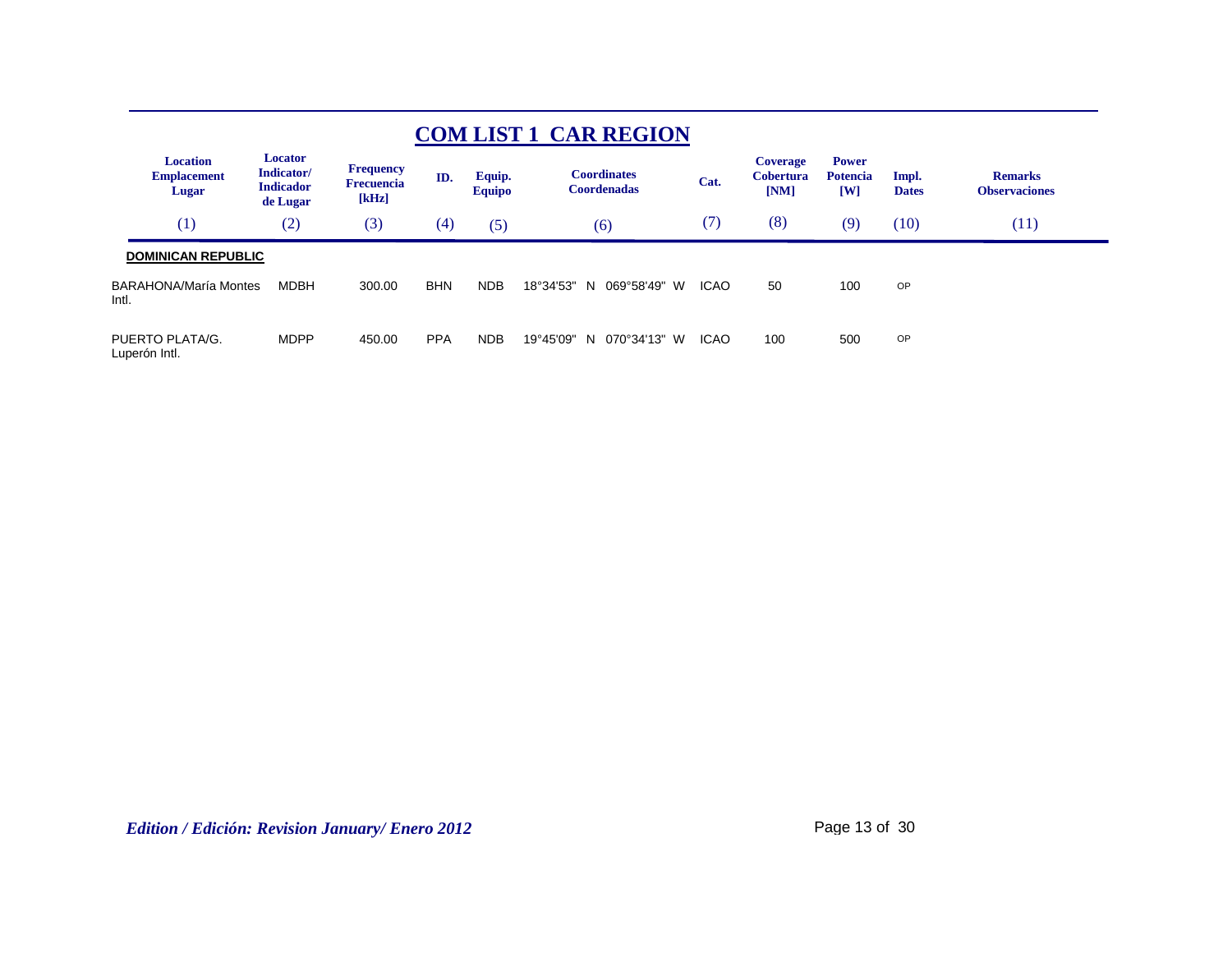|                                                |                                                       |                                                |     |                         | <b>COM LIST 1 CAR REGION</b>       |             |                                             |                                                |                       |                                        |
|------------------------------------------------|-------------------------------------------------------|------------------------------------------------|-----|-------------------------|------------------------------------|-------------|---------------------------------------------|------------------------------------------------|-----------------------|----------------------------------------|
| <b>Location</b><br><b>Emplacement</b><br>Lugar | Locator<br>Indicator/<br><b>Indicador</b><br>de Lugar | <b>Frequency</b><br><b>Frecuencia</b><br>[kHz] | ID. | Equip.<br><b>Equipo</b> | Coordinates<br><b>Coordenadas</b>  | Cat.        | <b>Coverage</b><br><b>Cobertura</b><br>[NM] | <b>Power</b><br><b>Potencia</b><br>$[{\rm W}]$ | Impl.<br><b>Dates</b> | <b>Remarks</b><br><b>Observaciones</b> |
| (1)                                            | (2)                                                   | (3)                                            | (4) | (5)                     | (6)                                | (7)         | (8)                                         | (9)                                            | (10)                  | (11)                                   |
| <b>EL SALVADOR</b>                             |                                                       |                                                |     |                         |                                    |             |                                             |                                                |                       |                                        |
| SAN SALVADOR/EI<br>Salvador Intl.              | <b>MSLP</b>                                           | 331.00                                         | LAN | <b>NDB</b>              | 13°24'44"<br>089°08'15"<br>W<br>-N | <b>ICAO</b> | 100                                         | 120                                            | OP                    |                                        |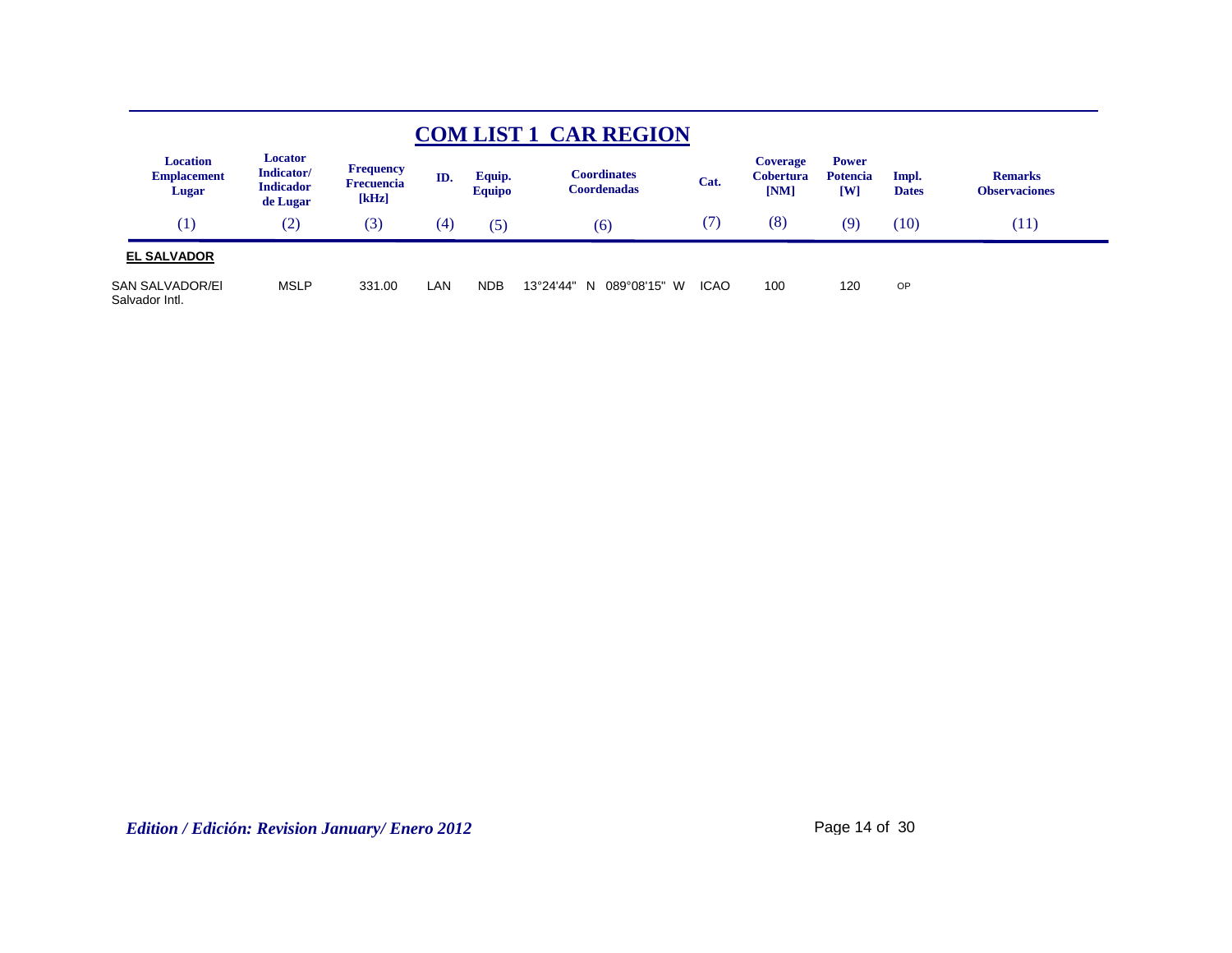|                                                |                                                       |                                                |            |                         | <b>COM LIST 1 CAR REGION</b>             |             |                                             |                                        |                       |                                        |
|------------------------------------------------|-------------------------------------------------------|------------------------------------------------|------------|-------------------------|------------------------------------------|-------------|---------------------------------------------|----------------------------------------|-----------------------|----------------------------------------|
| <b>Location</b><br><b>Emplacement</b><br>Lugar | Locator<br>Indicator/<br><b>Indicador</b><br>de Lugar | <b>Frequency</b><br><b>Frecuencia</b><br>[kHz] | ID.        | Equip.<br><b>Equipo</b> | <b>Coordinates</b><br><b>Coordenadas</b> | Cat.        | <b>Coverage</b><br><b>Cobertura</b><br>[NM] | <b>Power</b><br><b>Potencia</b><br>[W] | Impl.<br><b>Dates</b> | <b>Remarks</b><br><b>Observaciones</b> |
| (1)                                            | (2)                                                   | (3)                                            | (4)        | (5)                     | (6)                                      | (7)         | (8)                                         | (9)                                    | (10)                  | (11)                                   |
| <b>FRENCH ANTILLES</b>                         |                                                       |                                                |            |                         |                                          |             |                                             |                                        |                       |                                        |
| FORT-DE-FRANCE/Le<br>Lamentin Intl.            | <b>TFFF</b>                                           | 329.00                                         | <b>FOF</b> | <b>NDB</b>              | 14°35'20"<br>061°00'05"<br>N.<br>W       | <b>ICAO</b> |                                             |                                        | OP                    | Martinique I.                          |
| <b>GRAND BOURG/Marie-</b><br>Galante Is.       | <b>TFFM</b>                                           | 376.00                                         | <b>MG</b>  | L.                      | 061°16'00" W<br>15°52'00"<br>N.          | <b>NAT</b>  | 50                                          |                                        | OP                    | Marie-Galante I.                       |
| POINTE-A-PITRE/Le<br>Raizet Intl.              | <b>TFFR</b>                                           | 366.00                                         | <b>PNT</b> | <b>NDB</b>              | 16°15'55"<br>061°32'25"<br>W<br>N.       | <b>ICAO</b> | 100                                         |                                        | OP                    | TEMPORARY USE 02/12-12/15              |
|                                                |                                                       | 385.00                                         | <b>PTP</b> | <b>NDB</b>              | 16°17'01"<br>061°37'51" W<br>N           | <b>ICAO</b> | 100                                         | 100                                    | OP                    | Guadeloupe I.                          |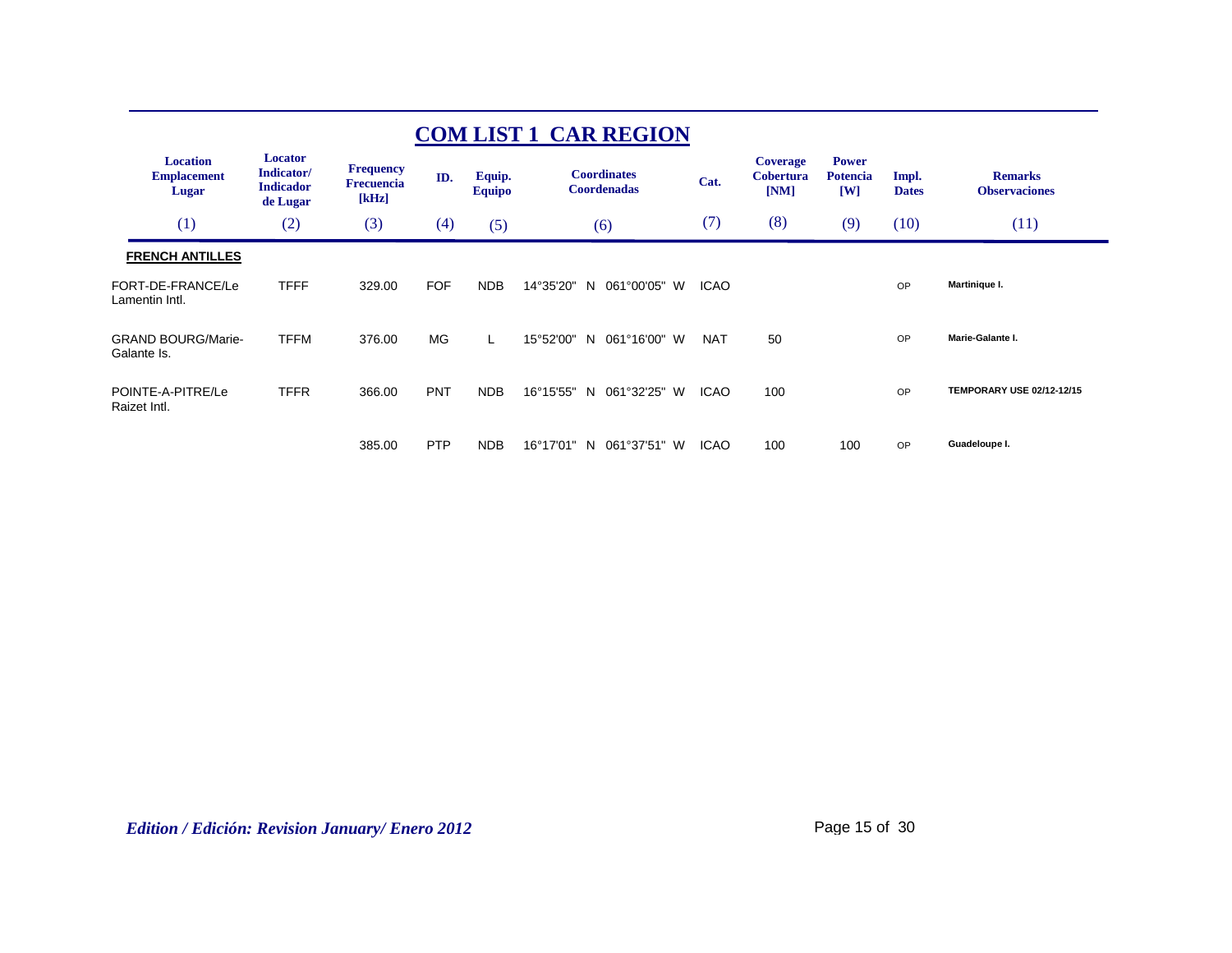|                                                |                                                       |                                                |            |                         | <b>COM LIST 1 CAR REGION</b>              |             |                                             |                                                |                       |                                        |  |
|------------------------------------------------|-------------------------------------------------------|------------------------------------------------|------------|-------------------------|-------------------------------------------|-------------|---------------------------------------------|------------------------------------------------|-----------------------|----------------------------------------|--|
| <b>Location</b><br><b>Emplacement</b><br>Lugar | Locator<br>Indicator/<br><b>Indicador</b><br>de Lugar | <b>Frequency</b><br><b>Frecuencia</b><br>[kHz] | ID.        | Equip.<br><b>Equipo</b> | C <b>oordinates</b><br><b>Coordenadas</b> | Cat.        | <b>Coverage</b><br><b>Cobertura</b><br>[NM] | <b>Power</b><br><b>Potencia</b><br>$[{\bf W}]$ | Impl.<br><b>Dates</b> | <b>Remarks</b><br><b>Observaciones</b> |  |
| $\left( 1\right)$                              | $\rm(2)$                                              | (3)                                            | (4)        | (5)                     | (6)                                       | (7)         | (8)                                         | (9)                                            | (10)                  | (11)                                   |  |
| <b>GRENADA</b>                                 |                                                       |                                                |            |                         |                                           |             |                                             |                                                |                       |                                        |  |
| SAINT GEORGES/<br>Maurice Bishop Intl.         | <b>TGPY</b>                                           | 362.00                                         | <b>GND</b> | <b>NDB</b>              | 12°00'29"<br>061°46'48"<br>W<br>N.        | <b>ICAO</b> | 150                                         | 350                                            | <b>OP</b>             |                                        |  |

*Edition / Edición: Revision January/ Enero 2012* Page 16 of 30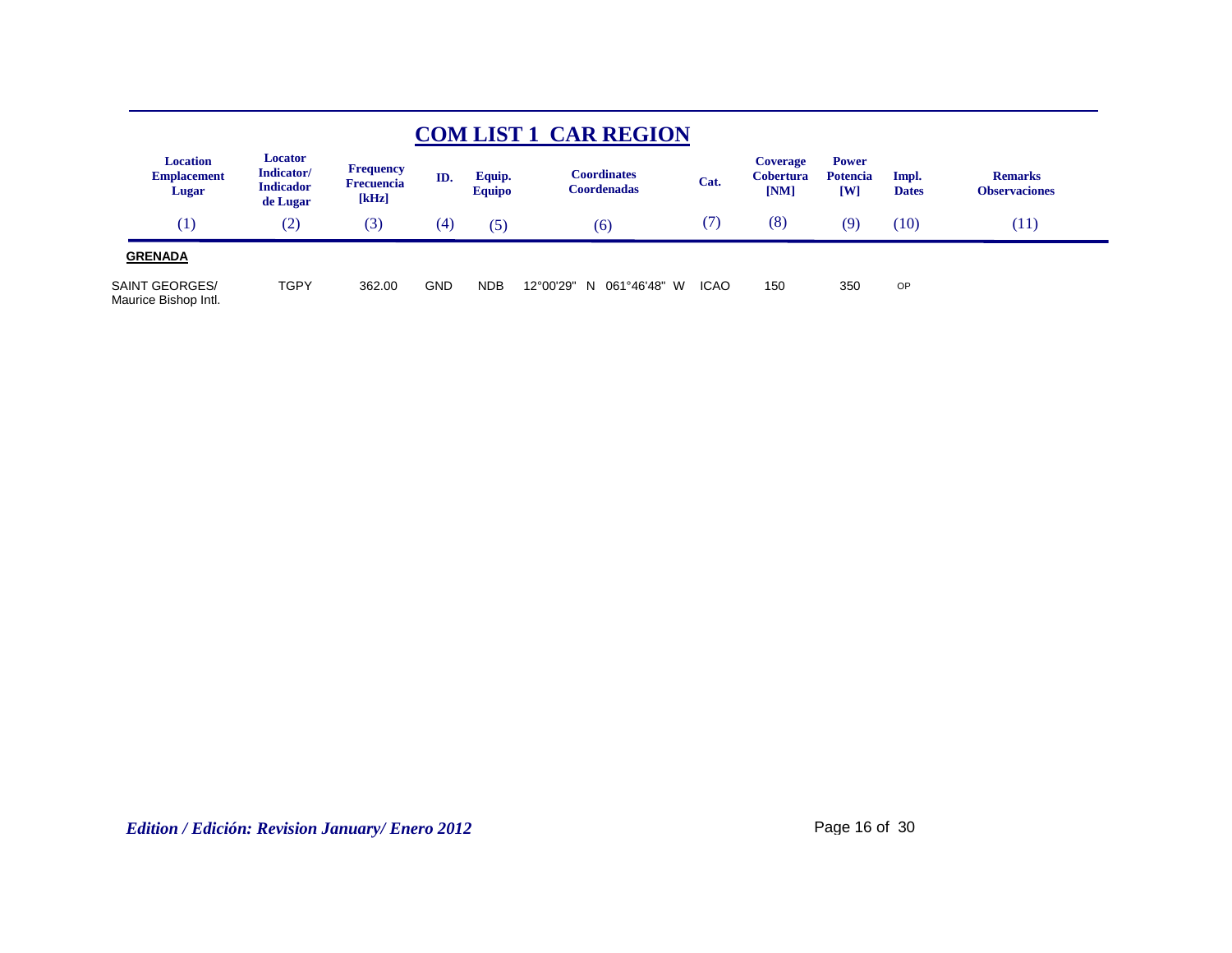| <b>COM LIST 1 CAR REGION</b>                   |                                                              |                                                |            |                         |                                   |             |                                             |                                                            |                       |                                        |  |  |
|------------------------------------------------|--------------------------------------------------------------|------------------------------------------------|------------|-------------------------|-----------------------------------|-------------|---------------------------------------------|------------------------------------------------------------|-----------------------|----------------------------------------|--|--|
| <b>Location</b><br><b>Emplacement</b><br>Lugar | <b>Locator</b><br>Indicator/<br><b>Indicador</b><br>de Lugar | <b>Frequency</b><br><b>Frecuencia</b><br>[kHz] | ID.        | Equip.<br><b>Equipo</b> | <b>Coordinates</b><br>Coordenadas | Cat.        | <b>Coverage</b><br><b>Cobertura</b><br>[NM] | <b>Power</b><br><b>Potencia</b><br>$\mathbf{[} \mathbf{W}$ | Impl.<br><b>Dates</b> | <b>Remarks</b><br><b>Observaciones</b> |  |  |
| (1)                                            | (2)                                                          | (3)                                            | (4)        | (5)                     | (6)                               | (7)         | (8)                                         | (9)                                                        | (10)                  | (11)                                   |  |  |
| <b>GUATEMALA</b>                               |                                                              |                                                |            |                         |                                   |             |                                             |                                                            |                       |                                        |  |  |
| <b>IZTAPA</b>                                  |                                                              | 400.00                                         | <b>IZP</b> | <b>NDB</b>              | 13°56'00"<br>N 090°44'00" W       | <b>NAT</b>  | 50                                          | 50                                                         | OP                    |                                        |  |  |
| <b>POPTUN</b>                                  | <b>MGPP</b>                                                  | 363.00                                         | <b>POP</b> | <b>NDB</b>              | 16°19'34"<br>N 089°24'20" W       | <b>NAT</b>  | 50                                          | 50                                                         | OP                    |                                        |  |  |
| PUERTO BARRIOS                                 | <b>MGPB</b>                                                  | 347.00                                         | <b>BAR</b> | <b>NDB</b>              | 15°44'12" N<br>088°35'56" W       | <b>ICAO</b> | 200                                         | 200                                                        | OP                    |                                        |  |  |
| PUERTO DE SAN JOSE                             | <b>MGSJ</b>                                                  | 425.00                                         | <b>SGA</b> | <b>NDB</b>              | 13°56'01" N 090°51'41" W          | <b>ICAO</b> | 100                                         | 100                                                        | OP                    | Scheduled deactivation 2012            |  |  |
| <b>RETALHULEU</b>                              | <b>MGRT</b>                                                  | 313.00                                         | <b>REU</b> | <b>NDB</b>              | 14°31'29"<br>N 091°41'38" W       | <b>NAT</b>  | 50                                          | 50                                                         | OP                    |                                        |  |  |
| <b>RUBELSANTO</b>                              | <b>MGRB</b>                                                  | 260.00                                         | <b>RUB</b> | <b>NDB</b>              | 15°59'00"<br>N 090°27'00" W       | <b>NAT</b>  | 50                                          | 50                                                         | OP                    |                                        |  |  |
| SANTA ELENA/Mundo<br>Maya Intl                 | <b>MGMM</b>                                                  | 385.00                                         | <b>TIK</b> | <b>NDB</b>              | 16°54'58"<br>089°52'52" W<br>N    | <b>ICAO</b> | 100                                         | 100                                                        | OP                    |                                        |  |  |

*Edition / Edición: Revision January/ Enero 2012* Page 17 of 30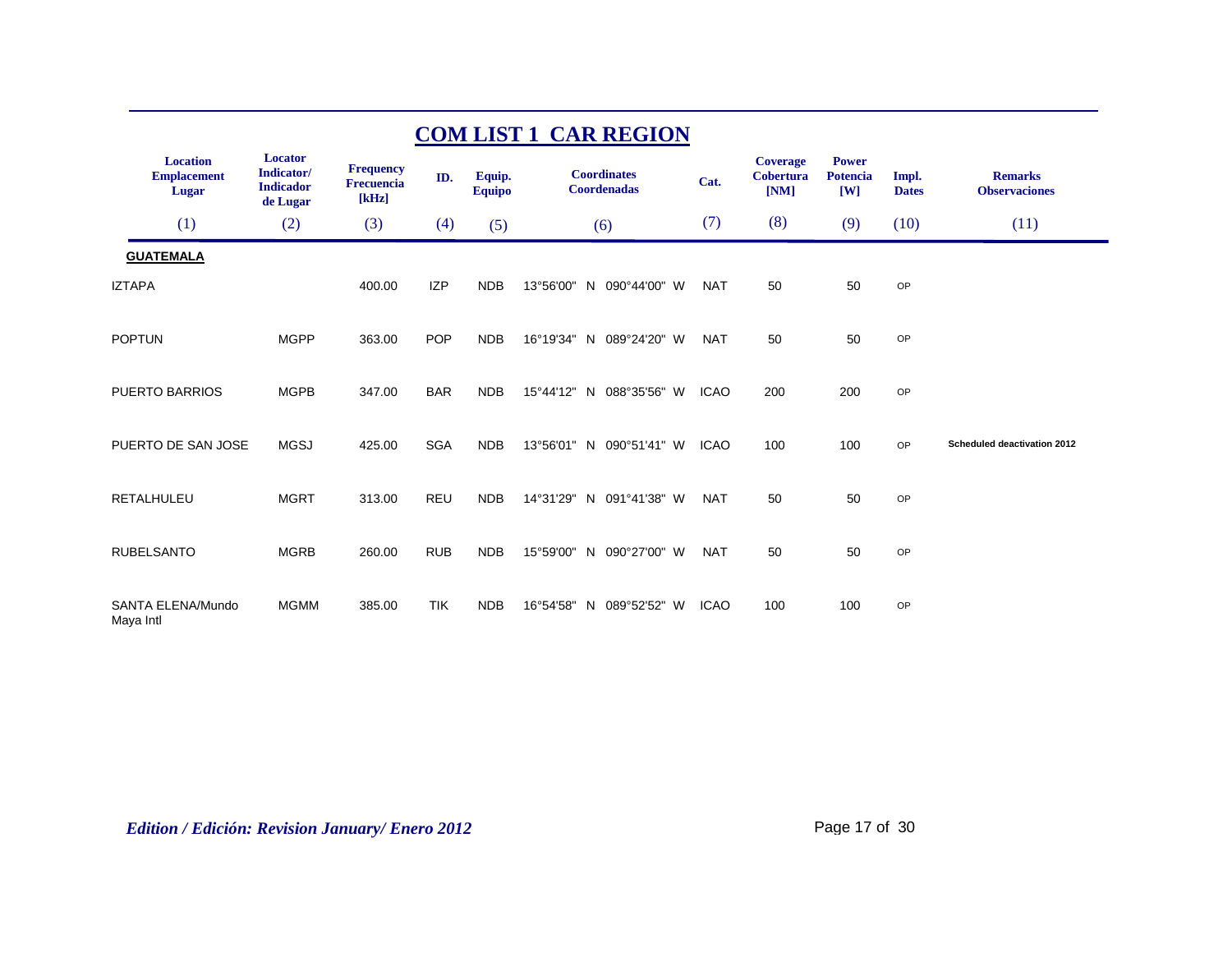| <b>COM LIST 1 CAR REGION</b>                   |                                                              |                                                |            |                         |                                          |             |                                             |                                                   |                       |                                        |  |  |
|------------------------------------------------|--------------------------------------------------------------|------------------------------------------------|------------|-------------------------|------------------------------------------|-------------|---------------------------------------------|---------------------------------------------------|-----------------------|----------------------------------------|--|--|
| <b>Location</b><br><b>Emplacement</b><br>Lugar | <b>Locator</b><br>Indicator/<br><b>Indicador</b><br>de Lugar | <b>Frequency</b><br><b>Frecuencia</b><br>[kHz] | ID.        | Equip.<br><b>Equipo</b> | <b>Coordinates</b><br><b>Coordenadas</b> | Cat.        | <b>Coverage</b><br><b>Cobertura</b><br>[NM] | <b>Power</b><br><b>Potencia</b><br>$\mathbf{[W]}$ | Impl.<br><b>Dates</b> | <b>Remarks</b><br><b>Observaciones</b> |  |  |
| (1)                                            | (2)                                                          | (3)                                            | (4)        | (5)                     | (6)                                      | (7)         | (8)                                         | (9)                                               | (10)                  | (11)                                   |  |  |
| <b>HONDURAS</b>                                |                                                              |                                                |            |                         |                                          |             |                                             |                                                   |                       |                                        |  |  |
| LA CEIBA/Goloson Intl.                         | <b>MHLC</b>                                                  | 227.00                                         | <b>LCE</b> | <b>NDB</b>              | 15°44'14"<br>086°53'26" W<br>N           | <b>ICAO</b> | 110                                         | 400                                               | OP                    | <b>DME</b> colocated                   |  |  |
| SAN PEDRO SULA/La<br>Mesa Intl.                | <b>MHLM</b>                                                  | 370.00                                         | <b>LMS</b> | <b>NDB</b>              | 15°26'56"<br>087°55'57" W<br>N.          | <b>NAT</b>  | 100                                         | 800                                               |                       |                                        |  |  |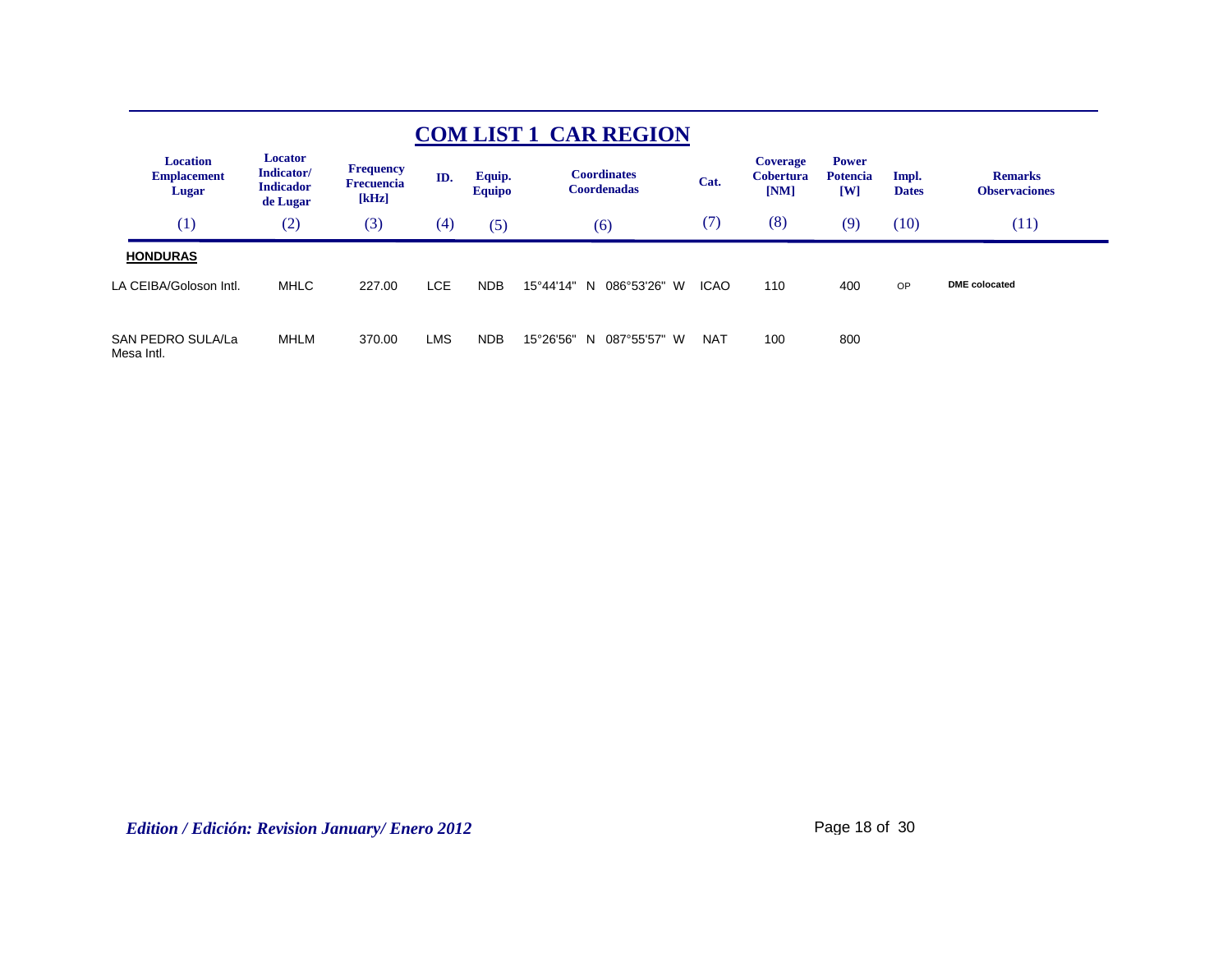| <b>COM LIST 1 CAR REGION</b>                   |                                                       |                                                |            |                         |                                          |             |                                      |                                        |                       |                                        |  |
|------------------------------------------------|-------------------------------------------------------|------------------------------------------------|------------|-------------------------|------------------------------------------|-------------|--------------------------------------|----------------------------------------|-----------------------|----------------------------------------|--|
| <b>Location</b><br><b>Emplacement</b><br>Lugar | Locator<br>Indicator/<br><b>Indicador</b><br>de Lugar | <b>Frequency</b><br><b>Frecuencia</b><br>[kHz] | ID.        | Equip.<br><b>Equipo</b> | <b>Coordinates</b><br><b>Coordenadas</b> | Cat.        | <b>Coverage</b><br>Cobertura<br>[NM] | <b>Power</b><br><b>Potencia</b><br>[W] | Impl.<br><b>Dates</b> | <b>Remarks</b><br><b>Observaciones</b> |  |
| (1)                                            | (2)                                                   | (3)                                            | (4)        | (5)                     | (6)                                      | (7)         | (8)                                  | (9)                                    | (10)                  | (11)                                   |  |
| <b>MEXICO</b>                                  |                                                       |                                                |            |                         |                                          |             |                                      |                                        |                       |                                        |  |
| <b>CUERNAVACA</b>                              | <b>MMCB</b>                                           | 402.00                                         | <b>CVJ</b> | <b>NDB</b>              | 18°49'53" N 099°15'34" W                 | <b>NAT</b>  |                                      | 50                                     |                       |                                        |  |
| CHIHUAHUA/G.R.Fierro<br>V. Intl.               | <b>MMCU</b>                                           | 222.00                                         | <b>CUW</b> | <b>NDB</b>              | 28°35'01" N 105°59'36" W                 | <b>ICAO</b> | 200                                  | 400                                    |                       |                                        |  |
| CHOIX/Sinaloa                                  |                                                       | 214.00                                         | <b>CHX</b> | <b>NDB</b>              | 26°43'00" N 108°20'00" W                 | <b>ICAO</b> | 200                                  | 1000                                   |                       |                                        |  |
| <b>ENSENADA</b>                                | <b>MMES</b>                                           | 400.00                                         | <b>ENS</b> | <b>NDB</b>              | 31°47'45" N 116°36'25" W                 | <b>NAT</b>  | 50                                   | 100                                    | OP                    |                                        |  |
| GUADALAJARA/M.Hidalgo<br>Costilla Intl.        | <b>MMGL</b>                                           | 395.00                                         | GDL        | <b>NDB</b>              | 20°27'54" N 103°10'34" W                 | <b>NAT</b>  | 200                                  | 1000                                   |                       |                                        |  |
| GUAYMAS/Gral, J.M.<br>Yáñez Intl.              | <b>MMGM</b>                                           | 368.00                                         | <b>GYM</b> | <b>NDB</b>              | 27°57'21" N 110°55'45" W                 | <b>ICAO</b> | 200                                  | 1000                                   |                       |                                        |  |
| MERIDA/Lic.Manuel<br>C.Rejón Intl.             | <b>MMMD</b>                                           | 280.00                                         | <b>MPG</b> | <b>NDB</b>              | 20°57'00" N 089°44'00" W                 | <b>ICAO</b> | 200                                  | 1000                                   |                       |                                        |  |
| <b>SANTA ROSALIA</b>                           |                                                       | 270.00                                         | <b>SRL</b> | <b>NDB</b>              | 27°20'11" N 112°20'00" W                 | <b>ICAO</b> | 50                                   | 100                                    | OP                    |                                        |  |

*Edition / Edición: Revision January/ Enero 2012* Page 19 of 30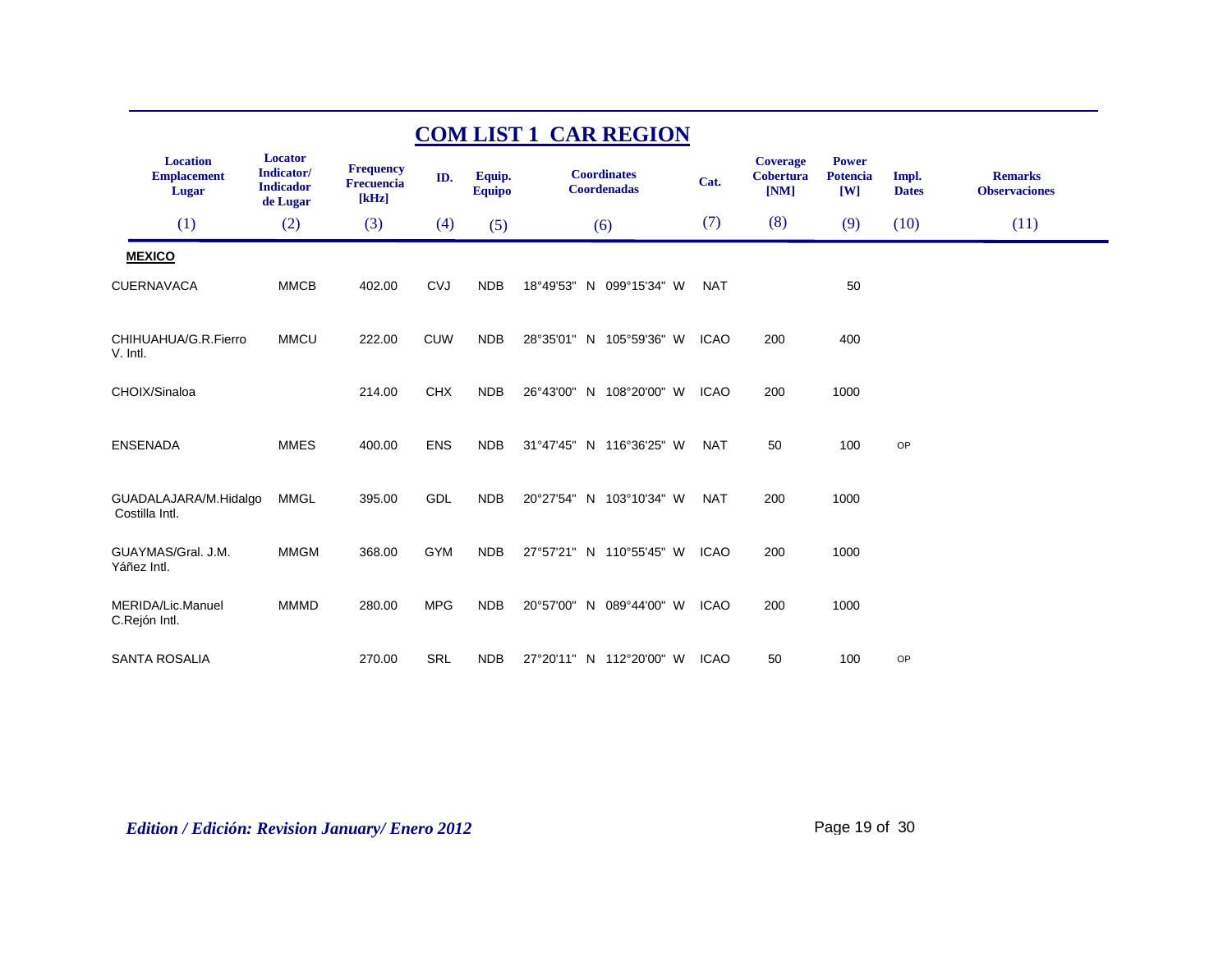|                                                |                                                       |                                                |            |                         | <b>COM LIST 1 CAR REGION</b>              |             |                                             |                                                |                       |                                        |
|------------------------------------------------|-------------------------------------------------------|------------------------------------------------|------------|-------------------------|-------------------------------------------|-------------|---------------------------------------------|------------------------------------------------|-----------------------|----------------------------------------|
| <b>Location</b><br><b>Emplacement</b><br>Lugar | Locator<br>Indicator/<br><b>Indicador</b><br>de Lugar | <b>Frequency</b><br><b>Frecuencia</b><br>[kHz] | ID.        | Equip.<br><b>Equipo</b> | C <b>oordinates</b><br><b>Coordenadas</b> | Cat.        | <b>Coverage</b><br><b>Cobertura</b><br>[NM] | <b>Power</b><br><b>Potencia</b><br>$[{\bf W}]$ | Impl.<br><b>Dates</b> | <b>Remarks</b><br><b>Observaciones</b> |
| (1)                                            | (2)                                                   | (3)                                            | (4)        | (5)                     | (6)                                       | (7)         | (8)                                         | (9)                                            | (10)                  | (11)                                   |
| <b>MONTSERRAT</b>                              |                                                       |                                                |            |                         |                                           |             |                                             |                                                |                       |                                        |
| PLYMOUTH/John A.<br>Osborne, Montserrat I.     | TRPM                                                  | 215.00                                         | <b>MON</b> |                         | 16°47'34" N<br>062°11'35"<br>W            | <b>ICAO</b> | 25                                          | 50                                             |                       |                                        |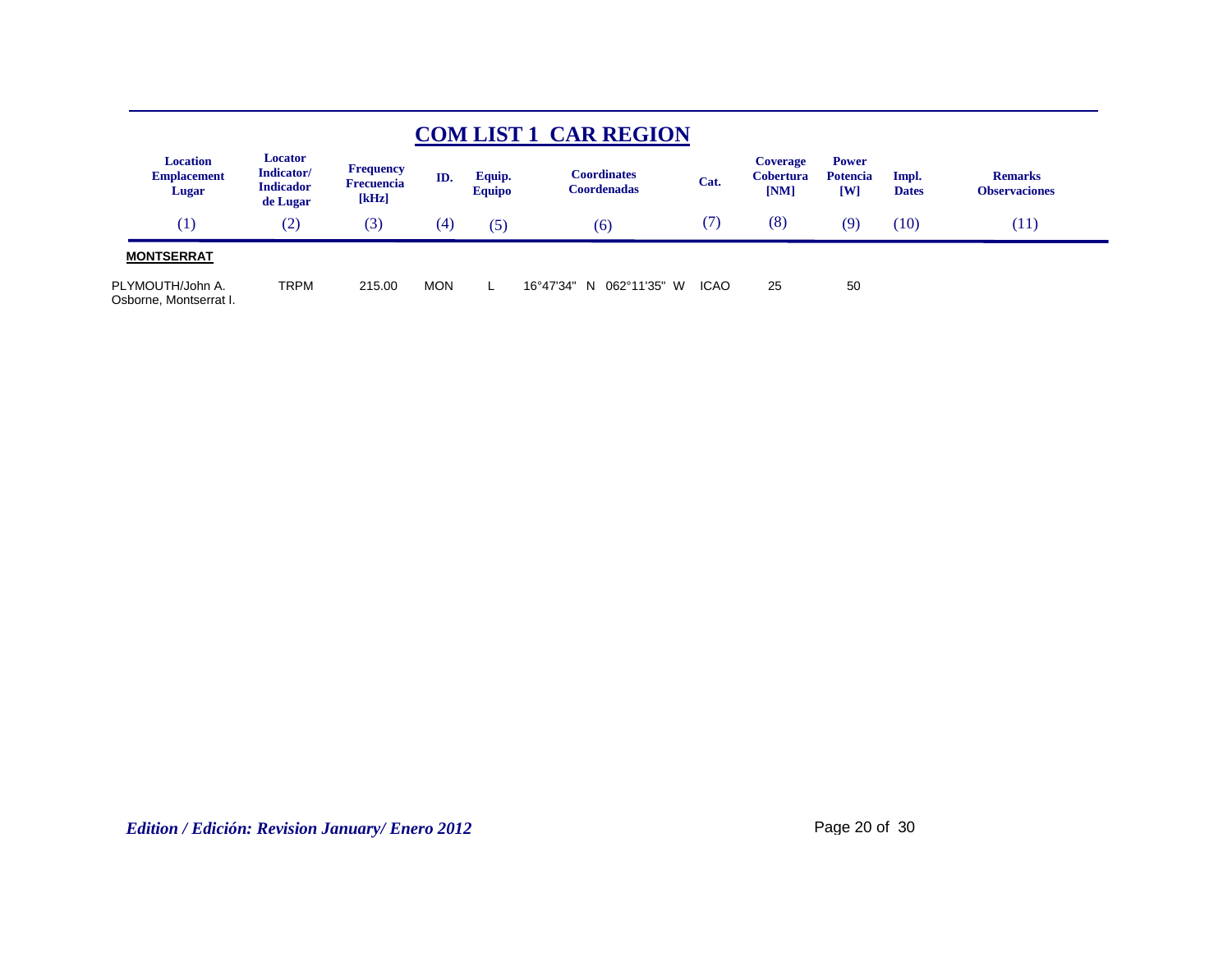| <b>COM LIST 1 CAR REGION</b>                   |                                                       |                                                |            |                         |                                          |            |                                      |                                                           |                       |                                        |  |  |  |
|------------------------------------------------|-------------------------------------------------------|------------------------------------------------|------------|-------------------------|------------------------------------------|------------|--------------------------------------|-----------------------------------------------------------|-----------------------|----------------------------------------|--|--|--|
| <b>Location</b><br><b>Emplacement</b><br>Lugar | Locator<br>Indicator/<br><b>Indicador</b><br>de Lugar | <b>Frequency</b><br><b>Frecuencia</b><br>[kHz] | ID.        | Equip.<br><b>Equipo</b> | <b>Coordinates</b><br><b>Coordenadas</b> | Cat.       | Coverage<br><b>Cobertura</b><br>[NM] | <b>Power</b><br><b>Potencia</b><br>$\mathsf{I}\mathsf{W}$ | Impl.<br><b>Dates</b> | <b>Remarks</b><br><b>Observaciones</b> |  |  |  |
| $\left(1\right)$                               | (2)                                                   | (3)                                            | (4)        | (5)                     | (6)                                      | (7)        | (8)                                  | (9)                                                       | (10)                  | (11)                                   |  |  |  |
| <b>NETHERLANDS</b>                             |                                                       |                                                |            |                         |                                          |            |                                      |                                                           |                       |                                        |  |  |  |
| KRALENDIJK/Flamingo<br>Intl.                   | <b>TNCB</b>                                           | 321.00                                         | <b>PJB</b> | <b>NDB</b>              | 12°07'57"<br>068°16'51" W<br>N.          | <b>NAT</b> | 50                                   | 250                                                       | OP                    | Bonaire I.                             |  |  |  |
| ORANJESTAD/P.D.<br>Roosevelt, St. Eustatius I. | <b>TNCE</b>                                           | 235.00                                         | <b>PJE</b> | <b>NDB</b>              | 17°30'00"<br>062°59'00" W<br>N.          | <b>NAT</b> |                                      |                                                           | OP                    |                                        |  |  |  |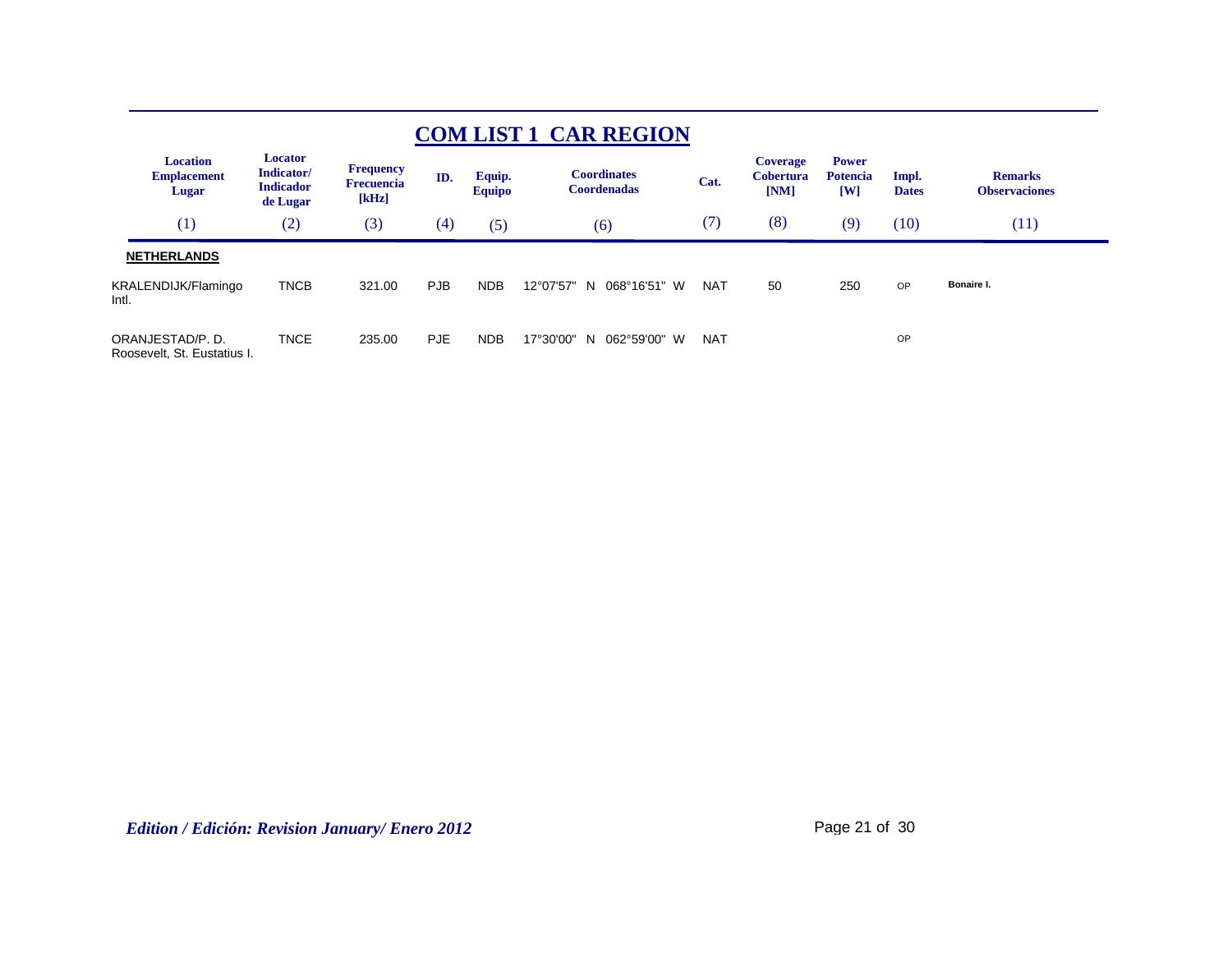|                                                       |                                                       |                                                |            |                         | <b>COM LIST 1 CAR REGION</b>             |   |            |                                      |                                                                     |                       |                                        |
|-------------------------------------------------------|-------------------------------------------------------|------------------------------------------------|------------|-------------------------|------------------------------------------|---|------------|--------------------------------------|---------------------------------------------------------------------|-----------------------|----------------------------------------|
| <b>Location</b><br><b>Emplacement</b><br><b>Lugar</b> | Locator<br>Indicator/<br><b>Indicador</b><br>de Lugar | <b>Frequency</b><br><b>Frecuencia</b><br>[kHz] | ID.        | Equip.<br><b>Equipo</b> | <b>Coordinates</b><br><b>Coordenadas</b> |   | Cat.       | Coverage<br><b>Cobertura</b><br>[NM] | <b>Power</b><br><b>Potencia</b><br>$\mathbf{[}\mathbf{W}\mathbf{]}$ | Impl.<br><b>Dates</b> | <b>Remarks</b><br><b>Observaciones</b> |
| (1)                                                   | (2)                                                   | (3)                                            | (4)        | (5)                     | (6)                                      |   | (7)        | (8)                                  | (9)                                                                 | (10)                  | (11)                                   |
| <b>NICARAGUA</b>                                      |                                                       |                                                |            |                         |                                          |   |            |                                      |                                                                     |                       |                                        |
| <b>CORN ISLAND</b>                                    | <b>MNCI</b>                                           | 357.00                                         | <b>CIS</b> | <b>NDB</b>              | 12°10'28"<br>083°03'29" W<br>N           |   | <b>NAT</b> | 40                                   | 150                                                                 | OP                    |                                        |
| SAN JUAN DEL<br><b>NICARAGUA</b>                      |                                                       | 350.00                                         | <b>SJN</b> | <b>NDB</b>              | N                                        | W | <b>NAT</b> | 20                                   |                                                                     |                       |                                        |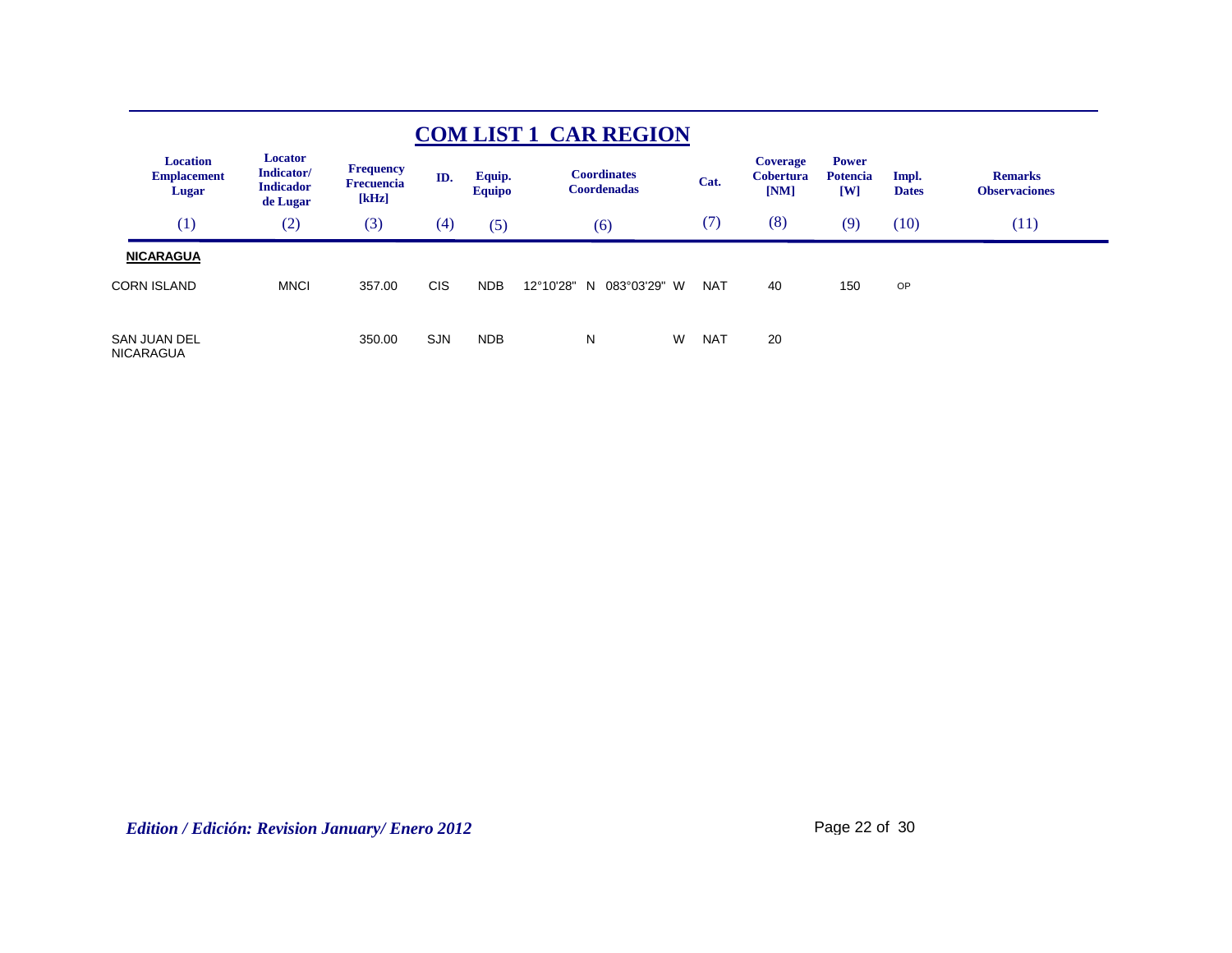|               | <b>COM LIST 1 CAR REGION</b>                   |                                                       |                                                |            |                         |                                          |             |                                      |                                                   |                       |                                        |  |  |
|---------------|------------------------------------------------|-------------------------------------------------------|------------------------------------------------|------------|-------------------------|------------------------------------------|-------------|--------------------------------------|---------------------------------------------------|-----------------------|----------------------------------------|--|--|
|               | <b>Location</b><br><b>Emplacement</b><br>Lugar | Locator<br>Indicator/<br><b>Indicador</b><br>de Lugar | <b>Frequency</b><br><b>Frecuencia</b><br>[kHz] | ID.        | Equip.<br><b>Equipo</b> | <b>Coordinates</b><br><b>Coordenadas</b> | Cat.        | Coverage<br><b>Cobertura</b><br>[NM] | <b>Power</b><br><b>Potencia</b><br>$\mathbf{[W]}$ | Impl.<br><b>Dates</b> | <b>Remarks</b><br><b>Observaciones</b> |  |  |
|               | (1)                                            | (2)                                                   | (3)                                            | (4)        | (5)                     | (6)                                      | (7)         | (8)                                  | (9)                                               | (10)                  | (11)                                   |  |  |
|               | <b>PUERTO RICO</b>                             |                                                       |                                                |            |                         |                                          |             |                                      |                                                   |                       |                                        |  |  |
| <b>DORADO</b> |                                                |                                                       | 391.00                                         | <b>DDP</b> | <b>NDB</b>              | 18°28'06"<br>066°24'45" W<br>N           | <b>ICAO</b> | 350                                  | 1000                                              | OP                    |                                        |  |  |
|               |                                                |                                                       |                                                |            |                         |                                          |             |                                      |                                                   |                       |                                        |  |  |
| Marin Intl    | <b>SAN JUAN/Luis Munoz</b>                     | <b>TJSJ</b>                                           | 330.00                                         | SJ         |                         | 18°24'32"<br>066°05'22" W<br>N.          | <b>ICAO</b> | 25                                   | 50                                                | OP                    |                                        |  |  |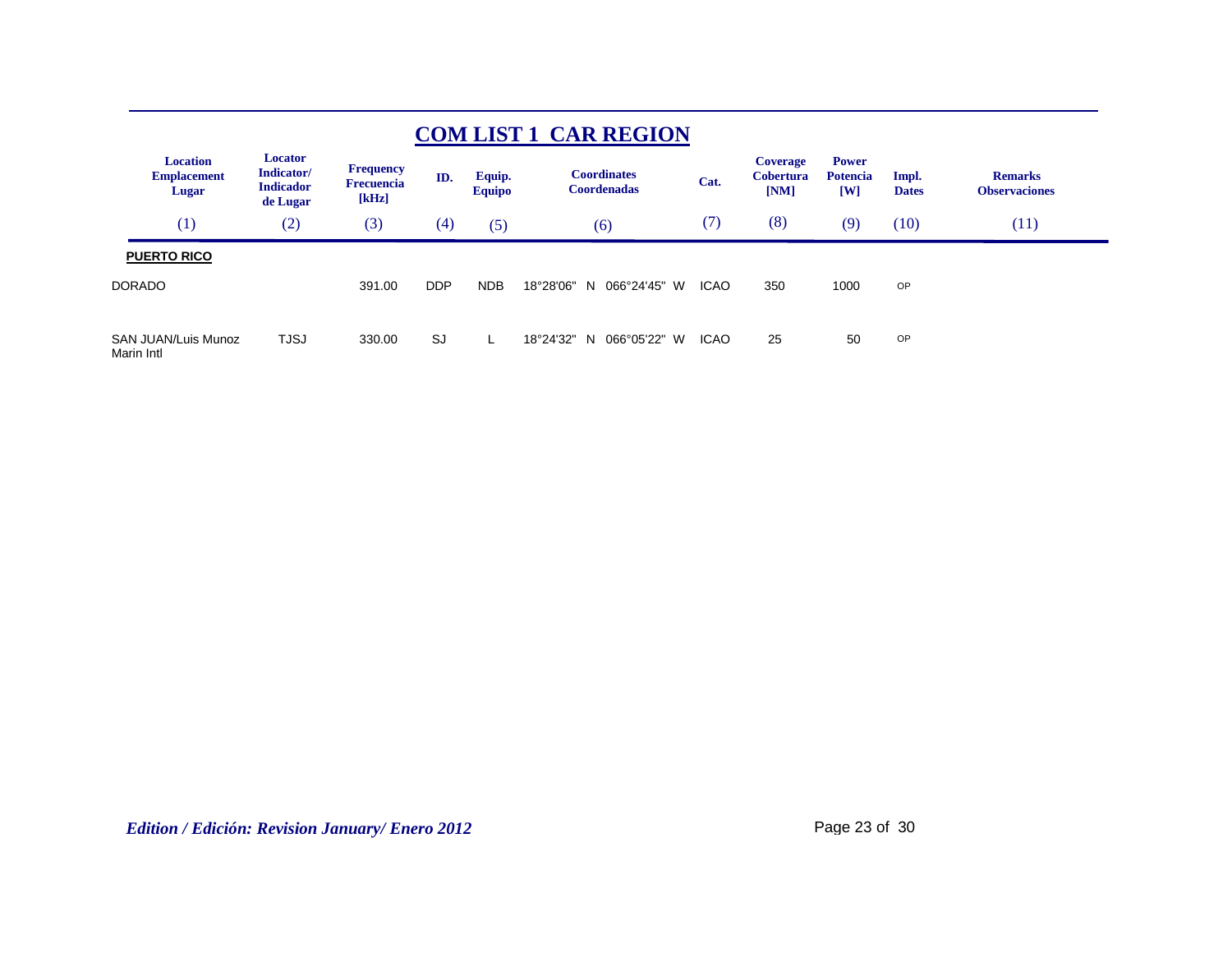|                                                |                                                              |                                                |            |                         | <b>COM LIST 1 CAR REGION</b>             |            |                                             |                                        |                       |                                        |
|------------------------------------------------|--------------------------------------------------------------|------------------------------------------------|------------|-------------------------|------------------------------------------|------------|---------------------------------------------|----------------------------------------|-----------------------|----------------------------------------|
| <b>Location</b><br><b>Emplacement</b><br>Lugar | <b>Locator</b><br>Indicator/<br><b>Indicador</b><br>de Lugar | <b>Frequency</b><br><b>Frecuencia</b><br>[kHz] | ID.        | Equip.<br><b>Equipo</b> | <b>Coordinates</b><br><b>Coordenadas</b> | Cat.       | <b>Coverage</b><br><b>Cobertura</b><br>[NM] | <b>Power</b><br><b>Potencia</b><br>[W] | Impl.<br><b>Dates</b> | <b>Remarks</b><br><b>Observaciones</b> |
| (1)                                            | (2)                                                          | (3)                                            | (4)        | (5)                     | (6)                                      | (7)        | (8)                                         | (9)                                    | (10)                  | (11)                                   |
| <b>SINT MAARTEN</b>                            |                                                              |                                                |            |                         |                                          |            |                                             |                                        |                       |                                        |
| <b>PHILIPSBURG/Princess</b><br>Juliana Intl.   | <b>TNCM</b>                                                  | 284.00                                         | <b>PJD</b> |                         | N 063°07'00" W<br>18°02'00"              | <b>NAT</b> | 10                                          | 25                                     | <b>OP</b>             | St. Maarten I.                         |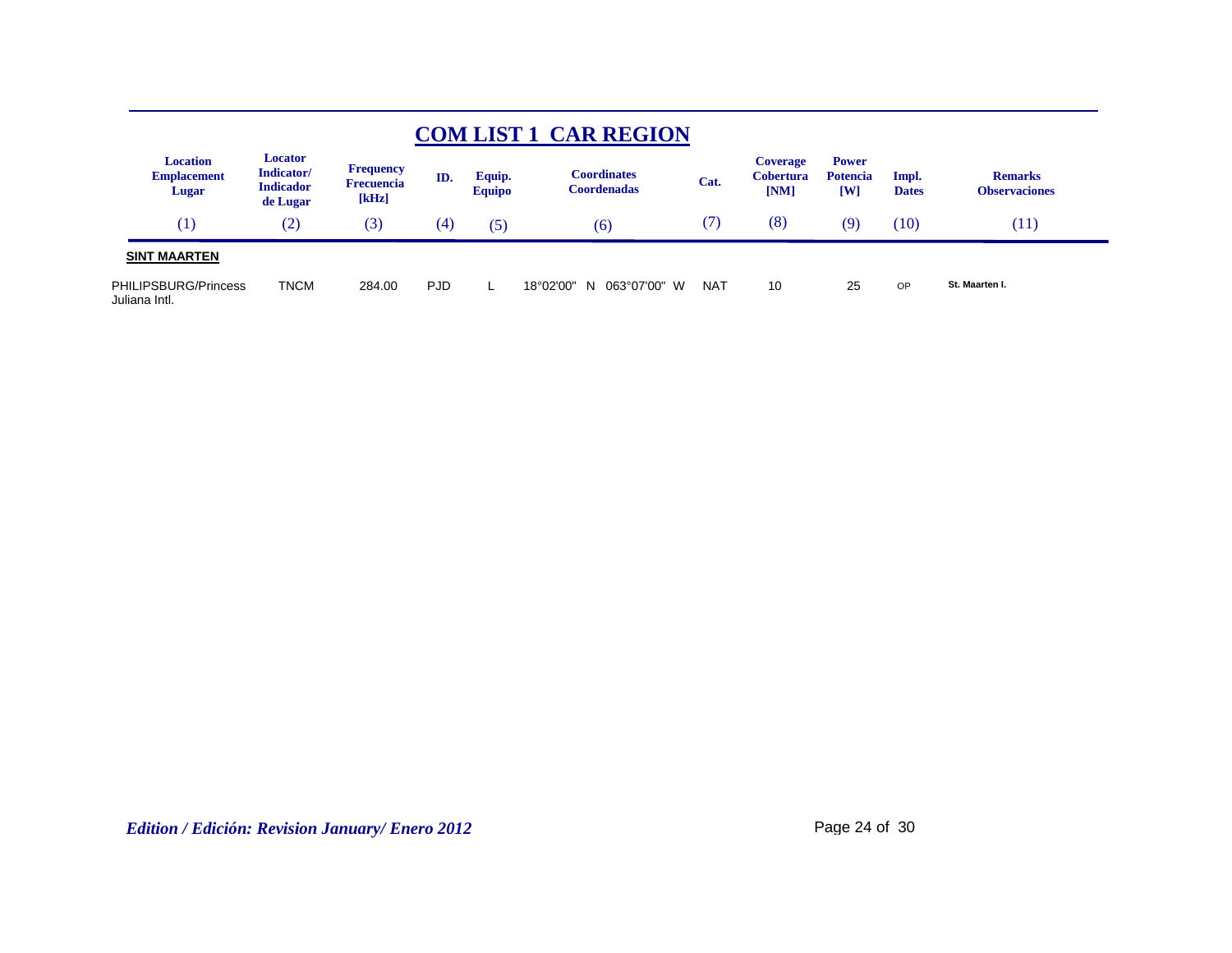|                                                |                                                       |                                                |            |                         | <b>COM LIST 1 CAR REGION</b>             |            |                                             |                                                |                       |                                        |  |
|------------------------------------------------|-------------------------------------------------------|------------------------------------------------|------------|-------------------------|------------------------------------------|------------|---------------------------------------------|------------------------------------------------|-----------------------|----------------------------------------|--|
| <b>Location</b><br><b>Emplacement</b><br>Lugar | Locator<br>Indicator/<br><b>Indicador</b><br>de Lugar | <b>Frequency</b><br><b>Frecuencia</b><br>[kHz] | ID.        | Equip.<br><b>Equipo</b> | <b>Coordinates</b><br><b>Coordenadas</b> | Cat.       | <b>Coverage</b><br><b>Cobertura</b><br>[NM] | <b>Power</b><br><b>Potencia</b><br>$[{\rm W}]$ | Impl.<br><b>Dates</b> | <b>Remarks</b><br><b>Observaciones</b> |  |
| (1)                                            | (2)                                                   | (3)                                            | (4)        | (5)                     | (6)                                      | (7)        | (8)                                         | (9)                                            | (10)                  | (11)                                   |  |
| <b>ST. KITTS AND NEVIS</b>                     |                                                       |                                                |            |                         |                                          |            |                                             |                                                |                       |                                        |  |
| BASSETERRE/R.L.Bradsh<br>aw Intl.              | <b>TKPK</b>                                           | 325.00                                         | <b>SKB</b> | <b>NDB</b>              | 17°17'43"<br>062°44'28" W<br>N.          | <b>NAT</b> | 50                                          | 50                                             | OP                    |                                        |  |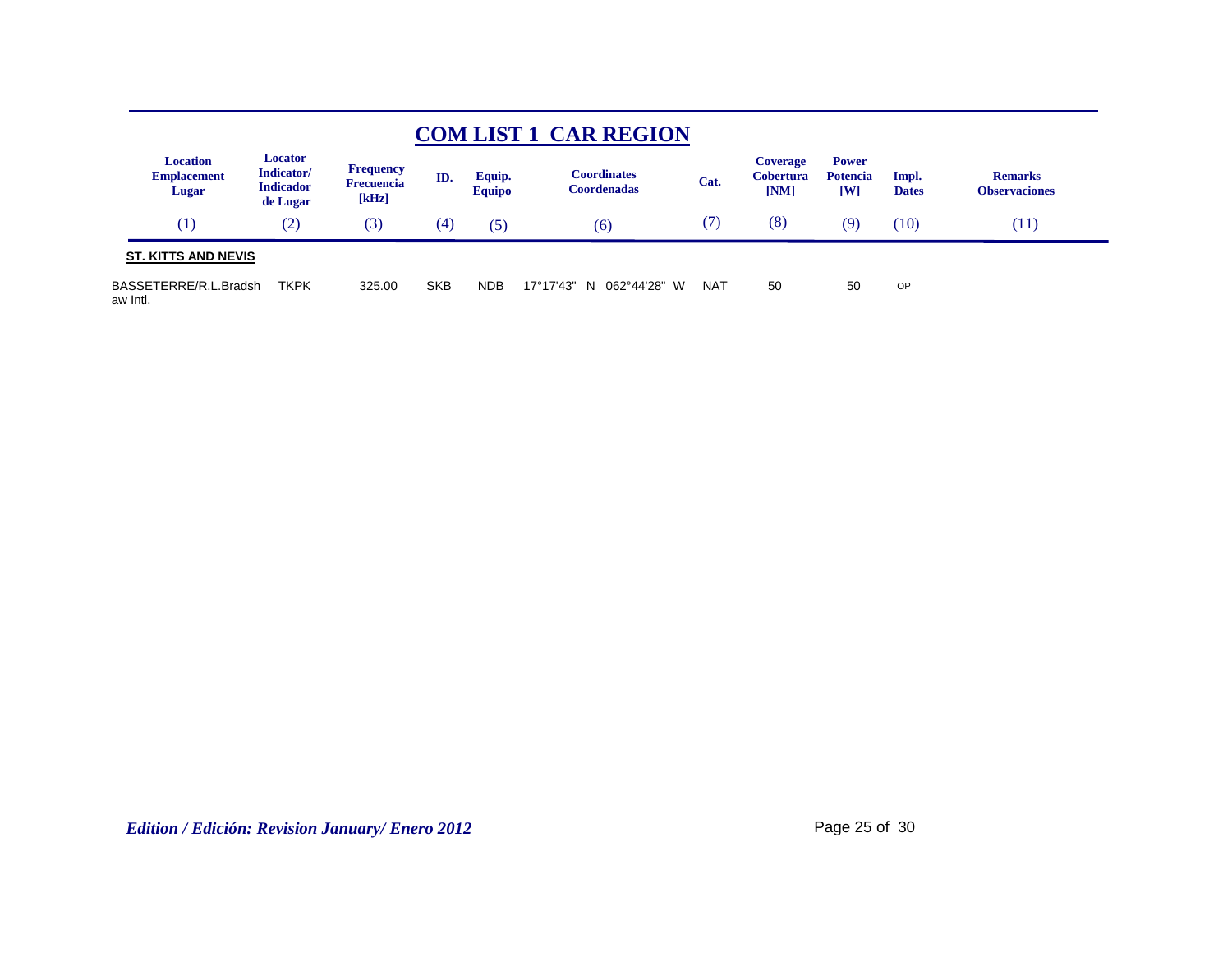| <b>COM LIST 1 CAR REGION</b>                   |                                                       |                                                |            |                         |                                          |             |                                      |                                                   |                       |                                        |
|------------------------------------------------|-------------------------------------------------------|------------------------------------------------|------------|-------------------------|------------------------------------------|-------------|--------------------------------------|---------------------------------------------------|-----------------------|----------------------------------------|
| <b>Location</b><br><b>Emplacement</b><br>Lugar | Locator<br>Indicator/<br><b>Indicador</b><br>de Lugar | <b>Frequency</b><br><b>Frecuencia</b><br>[kHz] | ID.        | Equip.<br><b>Equipo</b> | <b>Coordinates</b><br><b>Coordenadas</b> | Cat.        | Coverage<br><b>Cobertura</b><br>[NM] | <b>Power</b><br><b>Potencia</b><br>$\mathbf{[W]}$ | Impl.<br><b>Dates</b> | <b>Remarks</b><br><b>Observaciones</b> |
| (1)                                            | (2)                                                   | (3)                                            | (4)        | (5)                     | (6)                                      | (7)         | (8)                                  | (9)                                               | (10)                  | (11)                                   |
| <b>ST. LUCIA</b>                               |                                                       |                                                |            |                         |                                          |             |                                      |                                                   |                       |                                        |
| CASTRIES/George F.<br>Charles Intl.            | <b>TLPC</b>                                           | 415.00                                         | <b>SLU</b> | <b>NDB</b>              | 14°00'51" N 061°00'21" W                 | <b>ICAO</b> | 100                                  | 100                                               | OP                    |                                        |
| VIEUX- FORT/Hewanorra<br>Intl.                 | TLPL                                                  | 305.00                                         | <b>BNE</b> | <b>NDB</b>              | 060°58'39"<br>13°44'01"<br>W<br>N.       | <b>ICAO</b> | 100                                  | 200                                               | OP                    |                                        |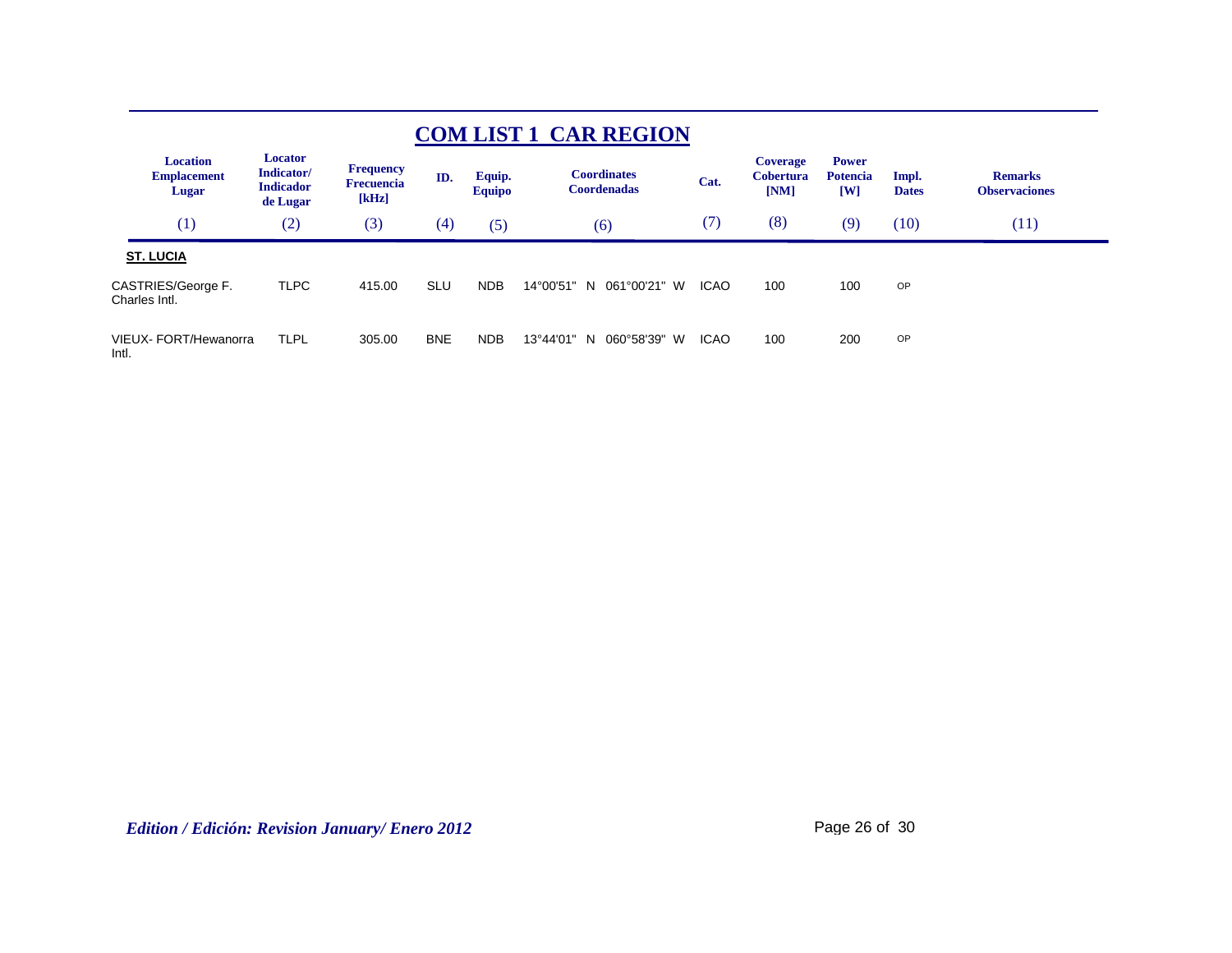| <b>COM LIST 1 CAR REGION</b>                   |                                                       |                                                |           |                         |                                          |             |                                             |                                                            |                       |                                        |
|------------------------------------------------|-------------------------------------------------------|------------------------------------------------|-----------|-------------------------|------------------------------------------|-------------|---------------------------------------------|------------------------------------------------------------|-----------------------|----------------------------------------|
| <b>Location</b><br><b>Emplacement</b><br>Lugar | Locator<br>Indicator/<br><b>Indicador</b><br>de Lugar | <b>Frequency</b><br><b>Frecuencia</b><br>[kHz] | ID.       | Equip.<br><b>Equipo</b> | <b>Coordinates</b><br><b>Coordenadas</b> | Cat.        | <b>Coverage</b><br><b>Cobertura</b><br>[NM] | <b>Power</b><br><b>Potencia</b><br>$\mathbf{[} \mathbf{W}$ | Impl.<br><b>Dates</b> | <b>Remarks</b><br><b>Observaciones</b> |
| (1)                                            | (2)                                                   | (3)                                            | (4)       | (5)                     | (6)                                      | (7)         | (8)                                         | (9)                                                        | (10)                  | (11)                                   |
| <b>ST.VINCENT&amp;GRENADINE</b>                |                                                       |                                                |           |                         |                                          |             |                                             |                                                            |                       |                                        |
| CANOUAN/Canouan Intl.                          | <b>TVSC</b>                                           | 302.00                                         | CAI       | <b>NDB</b>              | 12°41'46"<br>061°20'21" W<br>N.          | <b>ICAO</b> | 400                                         | 1000                                                       | OP                    |                                        |
| KINGSTOWN/E.T. Joshua<br>Intl.                 | <b>TVSV</b>                                           | 403.00                                         | <b>SV</b> | <b>NDB</b>              | N 061°13'34" W<br>13°08'26"              | <b>ICAO</b> | 400                                         | 250                                                        | OP                    | At Arnos Vale                          |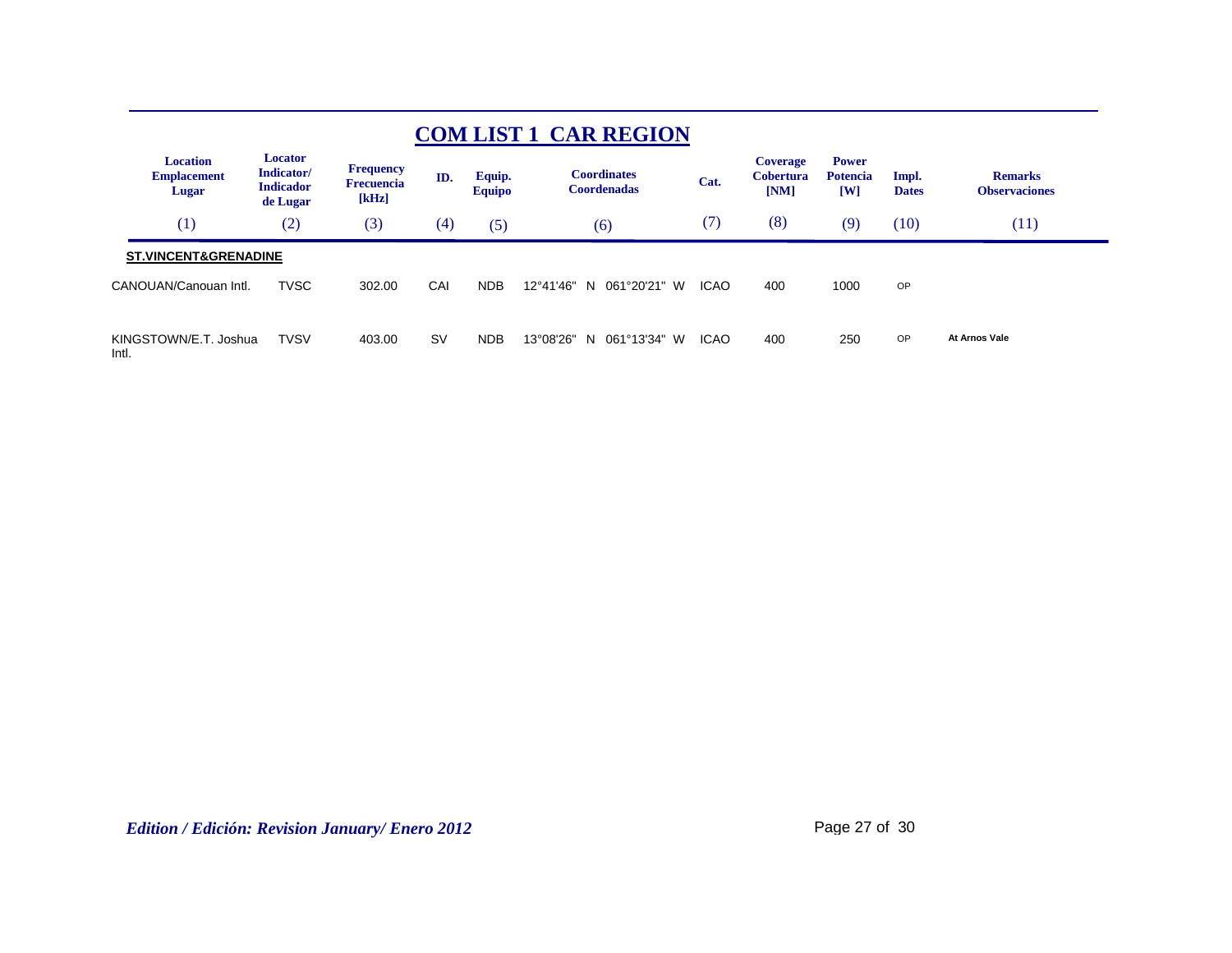| <b>COM LIST 1 CAR REGION</b>                   |                                                              |                                                |            |                         |                                            |             |                                             |                                        |                       |                                        |  |
|------------------------------------------------|--------------------------------------------------------------|------------------------------------------------|------------|-------------------------|--------------------------------------------|-------------|---------------------------------------------|----------------------------------------|-----------------------|----------------------------------------|--|
| <b>Location</b><br><b>Emplacement</b><br>Lugar | <b>Locator</b><br>Indicator/<br><b>Indicador</b><br>de Lugar | <b>Frequency</b><br><b>Frecuencia</b><br>[kHz] | ID.        | Equip.<br><b>Equipo</b> | <b>Coordinates</b><br><b>Coordenadas</b>   | Cat.        | <b>Coverage</b><br><b>Cobertura</b><br>[NM] | <b>Power</b><br><b>Potencia</b><br>[W] | Impl.<br><b>Dates</b> | <b>Remarks</b><br><b>Observaciones</b> |  |
| (1)                                            | (2)                                                          | (3)                                            | (4)        | (5)                     | (6)                                        | (7)         | (8)                                         | (9)                                    | (10)                  | (11)                                   |  |
| <b>TRINIDAD AND TOBAGO</b>                     |                                                              |                                                |            |                         |                                            |             |                                             |                                        |                       |                                        |  |
| HELIDECK, Trinidad I.                          |                                                              | 250.00                                         | <b>BGH</b> | <b>NDB</b>              | 11°07'00"<br>060°40'00" W<br>N             | <b>NAT</b>  |                                             | 100                                    | OP                    | <b>North Coast</b>                     |  |
| POINSETTIA PLATFORM                            |                                                              | 202.00                                         | POI        | <b>NDB</b>              | 11°13'00"<br>061°31'00" W<br>N             | <b>NAT</b>  |                                             | 100                                    | OP                    |                                        |  |
| PORT OF SPAIN/Piarco<br>Intl.                  | <b>TTPP</b>                                                  | 382.00                                         | <b>TRI</b> | <b>NDB</b>              | 10°35'42"<br>061°25'20" W<br>N             | <b>ICAO</b> | 400                                         | 1000                                   | OP                    |                                        |  |
| SCARBOROUGH/Crown<br>Point Intl.               | <b>TTCP</b>                                                  | 323.00                                         | <b>TAB</b> | <b>NDB</b>              | $11^{\circ}08'51"$<br>060°50'01"<br>N<br>W | <b>ICAO</b> | 150                                         | 100                                    | OP                    |                                        |  |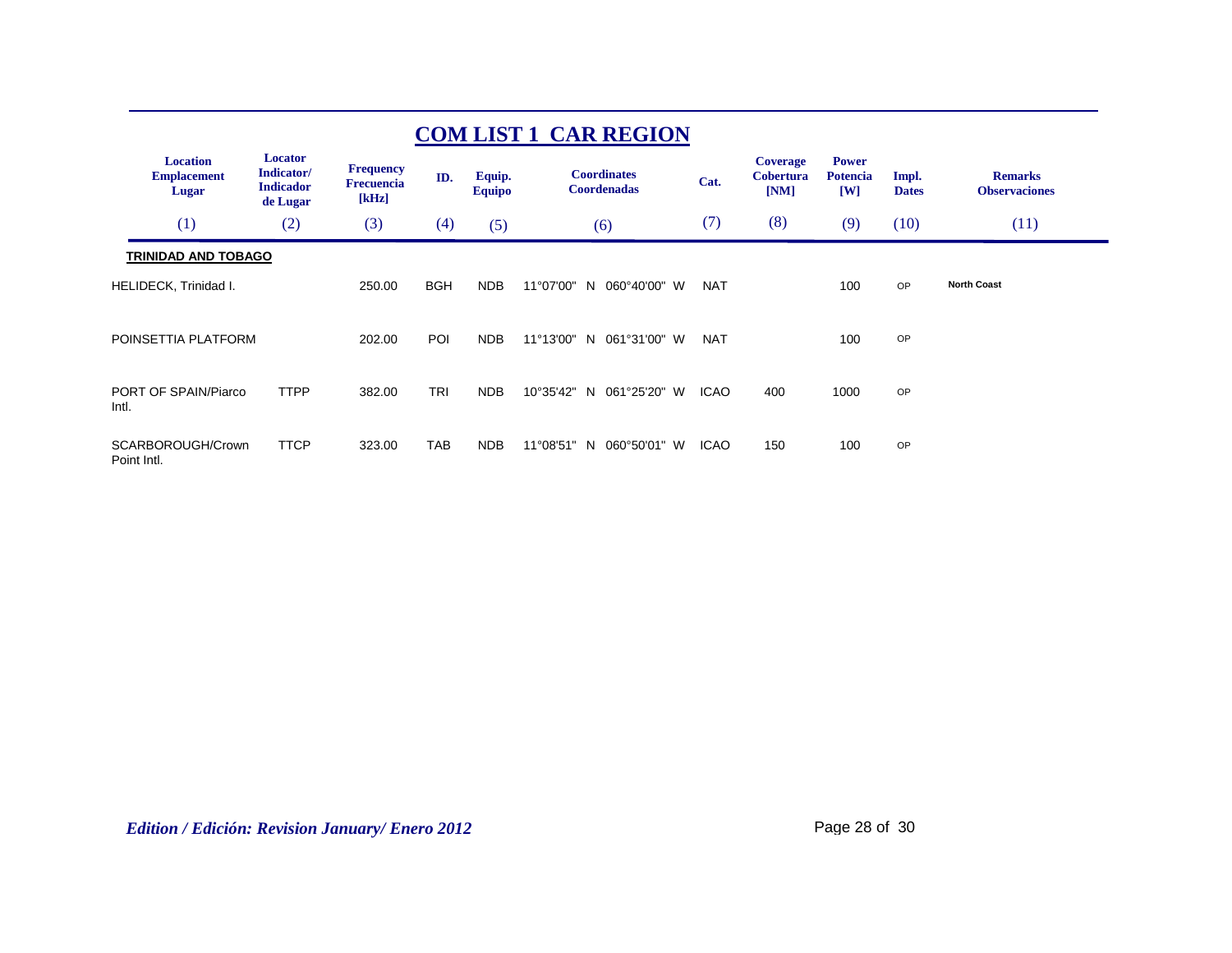| <b>COM LIST 1 CAR REGION</b>                   |                                                       |                                                |           |                         |                                          |             |                                             |                                        |                       |                                        |  |
|------------------------------------------------|-------------------------------------------------------|------------------------------------------------|-----------|-------------------------|------------------------------------------|-------------|---------------------------------------------|----------------------------------------|-----------------------|----------------------------------------|--|
| <b>Location</b><br><b>Emplacement</b><br>Lugar | Locator<br>Indicator/<br><b>Indicador</b><br>de Lugar | <b>Frequency</b><br><b>Frecuencia</b><br>[kHz] | ID.       | Equip.<br><b>Equipo</b> | <b>Coordinates</b><br><b>Coordenadas</b> | Cat.        | <b>Coverage</b><br><b>Cobertura</b><br>[NM] | <b>Power</b><br><b>Potencia</b><br>[W] | Impl.<br><b>Dates</b> | <b>Remarks</b><br><b>Observaciones</b> |  |
| (1)                                            | (2)                                                   | (3)                                            | (4)       | (5)                     | (6)                                      | (7)         | (8)                                         | (9)                                    | (10)                  | (11)                                   |  |
| <b>TURKS AND CAICOS IS.</b>                    |                                                       |                                                |           |                         |                                          |             |                                             |                                        |                       |                                        |  |
| <b>GRAND TURK/Jags</b><br>Mccartney Intl.      | <b>MBJT</b>                                           | 232.00                                         | GT        | <b>NDB</b>              | 21°26'14"<br>071°08'45" W<br>N           | <b>NAT</b>  | 200                                         | 400                                    | OP                    | <b>FAA owned</b>                       |  |
| PROVIDENCIALES/Provid<br>enciales Intl.        | <b>MBPV</b>                                           | 387.00                                         | PV        | <b>NDB</b>              | 21°46'40"<br>072°15'38" W<br>N           | <b>ICAO</b> | 25                                          | 400                                    | OP                    |                                        |  |
| SOUTH CAICOS/South<br>Caicos Intl.             | <b>MBSC</b>                                           | 260.00                                         | <b>SC</b> | <b>NDB</b>              | 21°31'45"<br>071°32'15" W<br>N           | <b>NAT</b>  | 25                                          | 100                                    | OP                    |                                        |  |